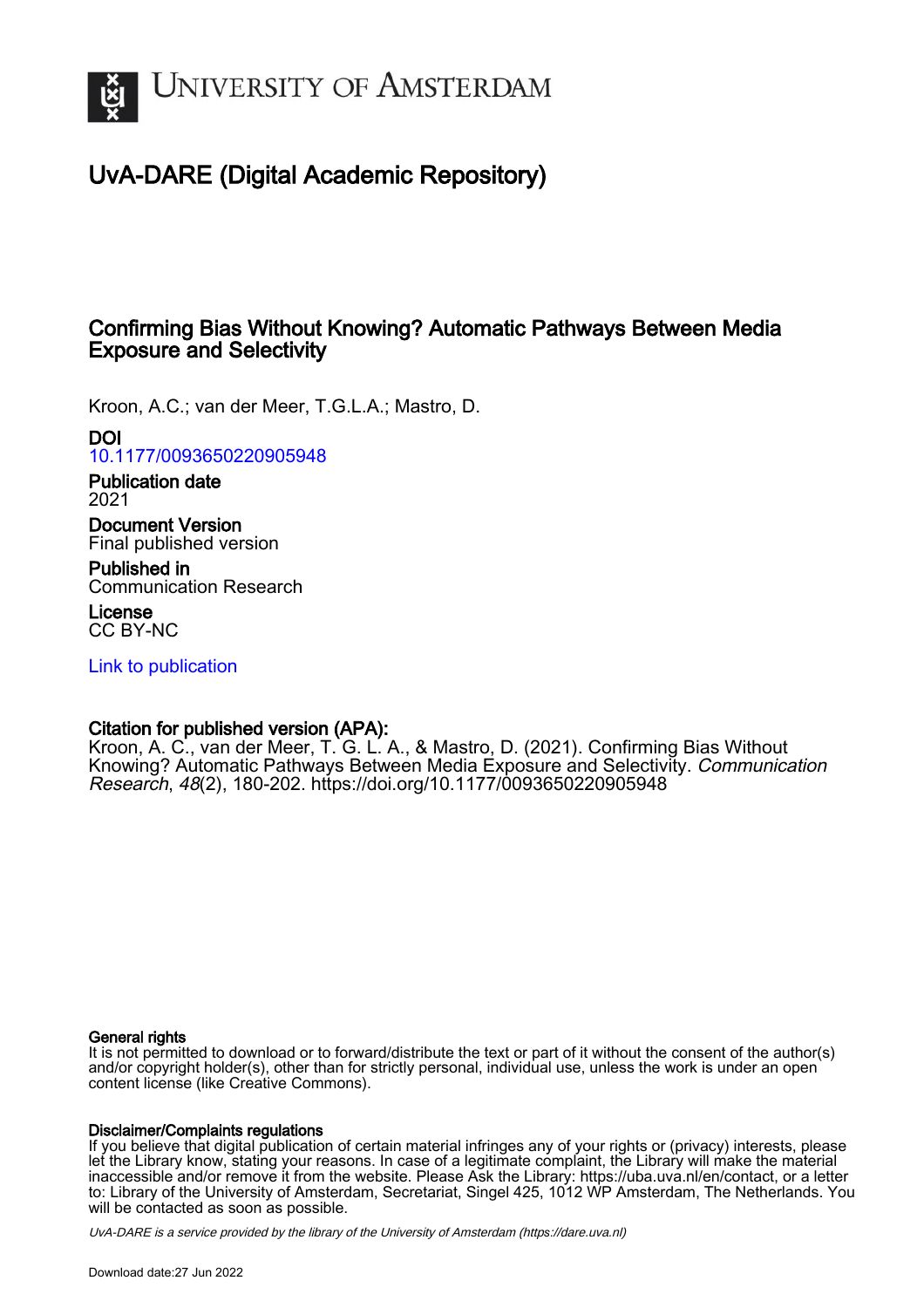**Confirming Bias Without Knowing? Automatic Pathways Between Media Exposure and Selectivity**

Communication Research 2021, Vol. 48(2) 180–202 © The Author(s) 2020



DOI: 10.1177/0093650220905948 Article reuse guidelines: [sagepub.com/journals-permissions](https://us.sagepub.com/en-us/journals-permissions) [journals.sagepub.com/home/crx](https://journals.sagepub.com/home/crx)



## Anne C. Kroon<sup>1</sup> **D**, Toni G. L. A. van der Meer<sup>1</sup> **D**, **and Dana Mastro2**

#### **Abstract**

This study moves beyond previous research by demonstrating how prior exposure to stereotypical content can reinforce the selection of comparable biased news content and by clarifying its intergroup and interpersonal consequences. With two experiments ( $N = 236$ ,  $N = 270$ ), we show that media effects and selectivity of biased media content about Arabic migrant workers are connected by automatic (i.e., implicit) stereotypes. The findings reveal that exposure to moderate doses of stereotypic news primes affects the selection of biased news via implicit stereotypes and subsequently shifts intergroup and interpersonal outcomes in the direction of the activated biased beliefs. These effects did not surface for high doses of stereotypic news primes, suggesting that individuals resist and inhibit activation processes when exposure is perceived to be too extreme. As subtle forms of bias are omnipresent in news environments and implicit stereotypes operate partly under the radar of conscious awareness, they may affect selection without individuals being aware of it. The findings imply that audiences' biased selectivity should not be seen in isolation from prior media exposure.

#### **Keywords**

implicit stereotypes, media bias, selection

University of Amsterdam, The Netherlands 2 University of California, Santa Barbara, USA

#### **Corresponding Author:**

Anne C. Kroon, Amsterdam School of Communication Research, University of Amsterdam, Nieuwe Achtergracht 166, 1001NG Amsterdam, The Netherlands. Email: [A.C.Kroon@uva.nl](mailto:A.C.Kroon@uva.nl)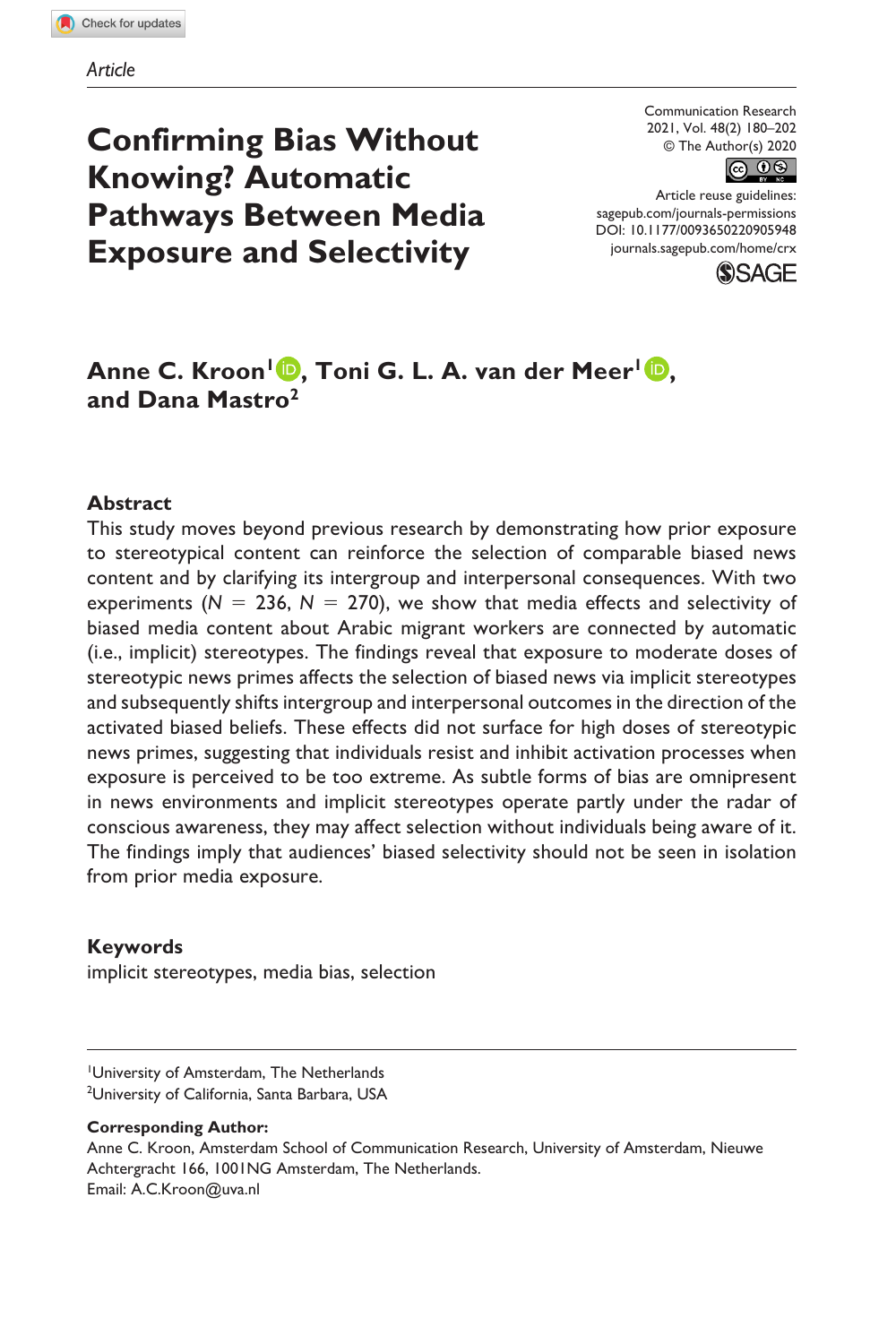Stereotypes and prejudiced beliefs can be significant barriers to the social, political, and economic opportunities available to underserved groups, such as racial/ethnic minorities. For decades, research has demonstrated that mass media can create and reinforce these views through the repeated dissemination of one-sided, stereotyped portrayals of social groups (e.g., Mastro, 2009; Saleem et al., 2016). Yet, evidence also indicates that media can function to alleviate bias. Studies applying insights from a variety of theoretical perspectives have highlighted the positive role that media may serve in improving intergroup dynamics (e.g., Park, 2012; Wojcieszak & Azrout, 2016). Of course, to achieve these positive outcomes, audiences must be exposed to auspicious media depictions of outgroup members (Mastro & Tukachinsky, 2011; Schieferdecker & Wessler, 2017). For this to occur, not only must such representations exist for consumption, but audiences must also select them. What this implies is that audience members' specific media choices, whether or not consciously, may serve to help or hurt outgroup bias.

Accordingly, critical questions remain in the literature regarding the relationship between stereotypical media depictions of underserved groups, audience members' media selection preferences, and the consequences of exposure to such stereotypic content. Given that individuals tend to choose media content that supports group identity (e.g., Appiah et al., 2013; Harwood, 1999) and that stereotypical media messages activate outgroup bias which may also serve to bolster identity (e.g., Arendt, 2015), this study argues that the effects of media stereotypes are inherently linked to selectivity via automatic (i.e., implicit) stereotypical beliefs.

This study is set out to investigate the mediating role of implicit stereotypes in the interplay between media exposure and selection of biased news messages. To this end, a comprehensive conceptual model of media effects processes and content selection is tested in the contexts of news coverage of Arabic migrant workers in the Netherlands, a group whose employment opportunities are hampered by negative stereotypes and discrimination. By simultaneously modeling media selection and effects processes, this research brings clarity to both the antecedents and consequences of exposure to stereotypical media content. In so doing, the proposed model extends prior scholarship in two important ways. First, this study builds on insights from social cognition research, which indicates that (news) selection processes are not merely the outcome of controlled, evaluative judgments, but also originate from unconscious, media-induced evaluations (Arendt et al., 2016; Galdi et al., 2012; Peters & Gawronski, 2011). As such, this research offers novel insights into the *antecedents* of biased media selections. Second, the model clarifies the *consequences* of biased selectivity for interracial/ethnic dynamics in society at the intergroup and interpersonal levels. Herewith, this study sheds light on previously unspecified links between biased selectivity and actual inclusion-related outcomes while additionally pinpointing reasons why negative effects of biased news may or may not materialize. Theoretical insights and empirical evidence from the media stereotyping literature, selective exposure scholarship, as well as BIAS map (i.e., behaviors from interpersonal affect and stereotypes) and stereotype content model (SCM) research (Cuddy et al., 2008; Fiske et al., 2002) guide this work.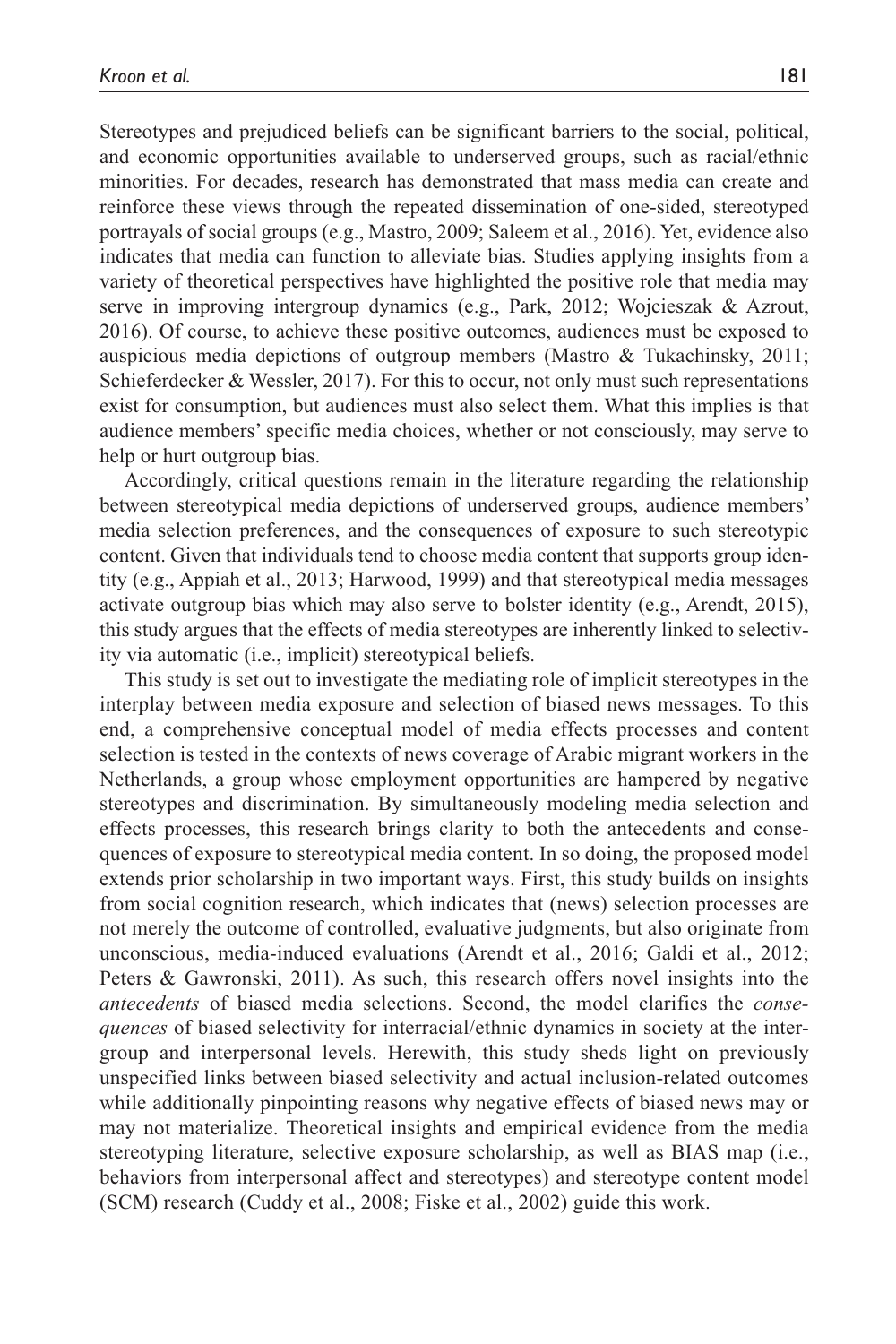## **Implicit Stereotype Activation by the Media**

Associations between outgroup members and stereotypical traits in individuals' memory can become activated on explicit and implicit levels. Explicit stereotypes can be defined as beliefs that are consciously recognized by individuals and, therefore, can be readily communicated or withheld (Dovidio et al., 2002). Implicit stereotypes refer to non-conscious beliefs that are not apparent to the individual and are typically subtle, reflexive, and less controllable (e.g., Greenwald & Banaji, 1995). Explicit and implicit stereotypes can vary strikingly. Perhaps the most important distinction between the two is that implicit beliefs may exert effects on media selection and intergroup judgments even when individuals believe they are not prejudiced (Dovidio & Gaertner, 2000).

Empirical evidence supports the assertion that exposure to media stereotypes influences conscious beliefs about and the treatment of diverse groups in society (Mastro, 2009). Across numerous contexts, studies have shown that biased media content can prompt overt, explicit stereotype-based responses consistent with the traditional cognitive stereotypes associated with specific groups as well as those tied to the underlying trait dimensions associated with stereotypes more broadly conceptualized (i.e., warmth and competence; Fiske et al., 2002; Seate & Mastro, 2016; Sink et al., 2018). Far less evidence exists regarding the media's ability to activate implicit stereotypes. Given that "participants often feel obligated to report that they are much less prejudiced than what they are" (Ramasubramanian, 2011, p. 15), researchers have long stressed the importance of considering implicit stereotypes in these contexts (Devine, 1989; see also Jones & Sigall, 1971). Indeed, studies that have incorporated implicit measures generally corroborate the claim that (even subtle) stereotypical media depictions prime or activate implicit stereotypes (e.g., Weisbuch et al., 2009).

Furthermore, research examining the effects of news primes on the activation of stereotypes demonstrates "dose-dependent effects" such that a curvilinear relationship appears to exist between exposure frequency and *explicit* stereotypes whereas a monotonic relationship best describes the relationship between exposure and *implicit* stereotype activation (Arendt, 2013, 2015). In other words, the effect of media priming on explicit stereotype activation seems to deteriorate at high frequency levels, with no such decay emerging for implicit priming. Arendt (2013, p. 843) stresses the significance of this relationship, stating, "[o]nly by using implicit measures of stereotypes were we able to find such otherwise hidden media effects." Of course this does not negate the well-documented ability of even a single media exposure to prompt overt and explicit forms of bias; however, it reveals that there may be exposure thresholds, boundary conditions, and social desirability pressures in the context of explicit stereotype activation that do not exist for implicit bias (Arendt, 2013).

Accordingly, recognizing implicit stereotypes in this context is critical as they appear to better predict both prejudice and discrimination as well as affective responses to outgroup members, than explicit views (Nosek et al., 2007). Once implicit stereotypes have become activated (by the media or other external cues), they have the potential to affect the future selection of media messages that validate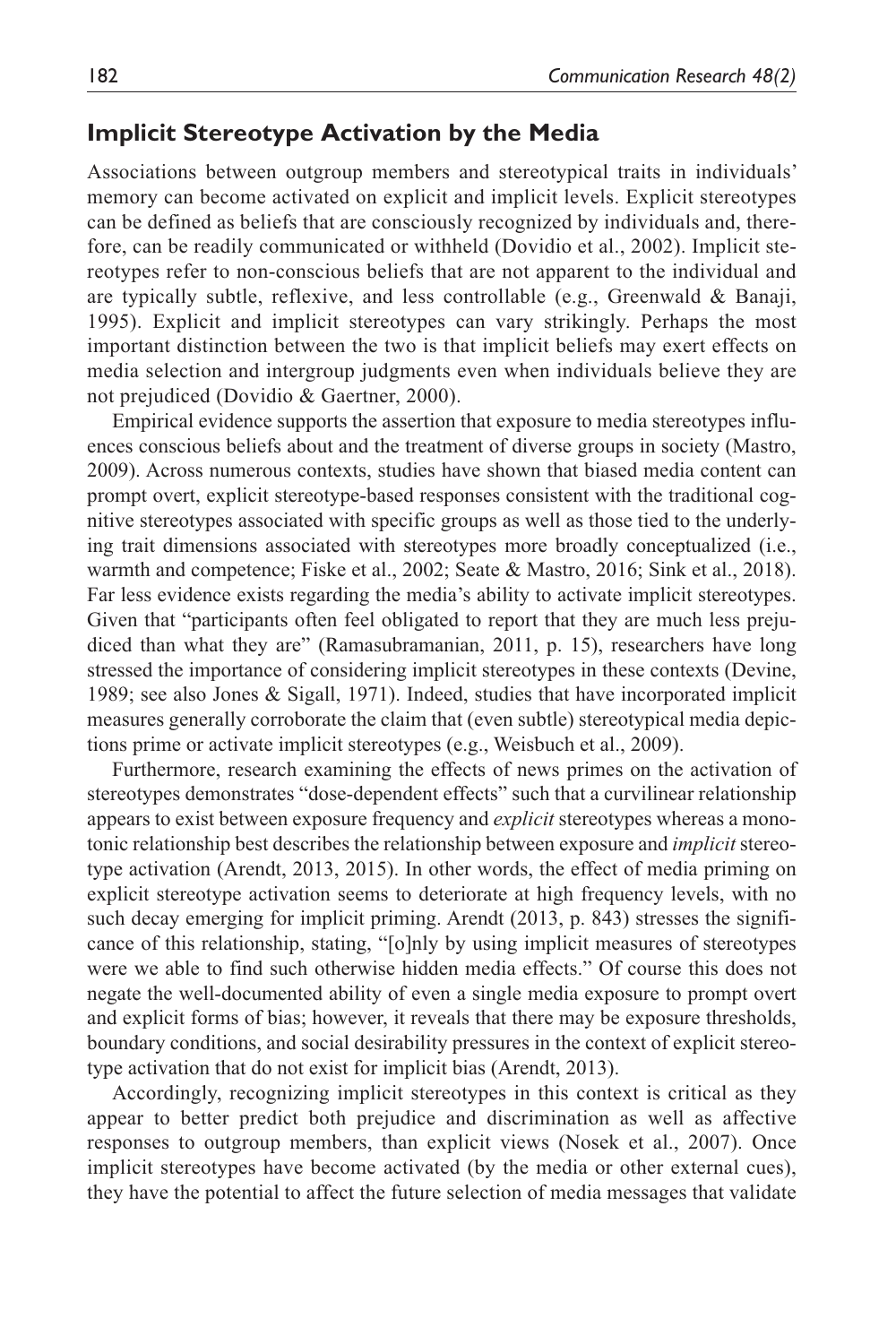activated biased beliefs. Hence, implicit stereotypes could be important factors driving biased selectivity.

## **Implicit Antecedents of Biased Selectivity**

Although predispositions toward different social groups and the selection of stereotypical media messages are likely interrelated facets of media usage patterns pertaining to intergroup bias, they are rarely studied together (cf. Schemer, 2012). Instead, much of the previous research has focused on the selection of ingroup-rich content, driven by group membership and group identification (e.g., Knobloch-Westerwick & Hastall, 2010; Schieferdecker & Wessler, 2017). Largely missing are studies that take into account prior media exposure and other psychological predictors of preferences for media content. Moreover, the implications of biased selectivity for intergroup (e.g., racial prejudice) and interpersonal outcomes (e.g., individual-level discrimination) are generally overlooked.

Understanding the mechanisms driving the selection of media is particularly urgent when considering that audiences can now, more than ever, curate an environment inline with their biased preconceptions, altogether eliminating exposure to diverse or alternate perspectives. Defined as "systematic bias in selected messages that diverge from the composition of accessible messages" (Knobloch-Westerwick, 2015, p. 6), selective exposure addresses the factors that predict the crafting of audiences' media diets. One of the central tenets of selective exposure is that consumers may choose messages that resonate with prior attitudes. Ample evidence has accumulated supporting the assertion that citizens tend to prefer messages that reflect attitudinal predispositions (Knobloch-Westerwick, 2015). These findings pertain mainly to the selection of media content that is consistent with views toward attitude objects (e.g., political issues, policy changes) rather than toward stereotyped groups (e.g., immigrants), as "comparatively little research has examined how predispositions related to social groups affect media choices" (Knobloch-Westerwick & Hastall, 2010, p. 516).

However, evidence from research applying social identity and social cognitive approaches find that group membership, ingroup identification, and self-esteem can predict the selection of biased media content (e.g., Knobloch-Westerwick et al., 2008). Accordingly, this scholarship supports the notion that self-consistency motives (i.e., seeking out content reinforcing prior beliefs), social identity motives (i.e., seeking out content that offers representations of valued ingroups), and self-enhancement motives (i.e., seeking out content to downwardly compare to feel better about oneself) have the potential to prompt the selection of stereotypical media messages (Luong & Knobloch-Westerwick, 2017).

To illustrate, Schemer's (2012) work on reinforcing spirals reveals that groupbased identity needs are tied to exposure to content which validates biased views about outgroups. Schemer finds that attention to biased political ads about minorities not only enhances attention to comparable messages in the future but also induces antiminority sentiment. This selection-based finding is consistent with work from Arendt and colleagues (2016), which reveals that audience members' attitudes predict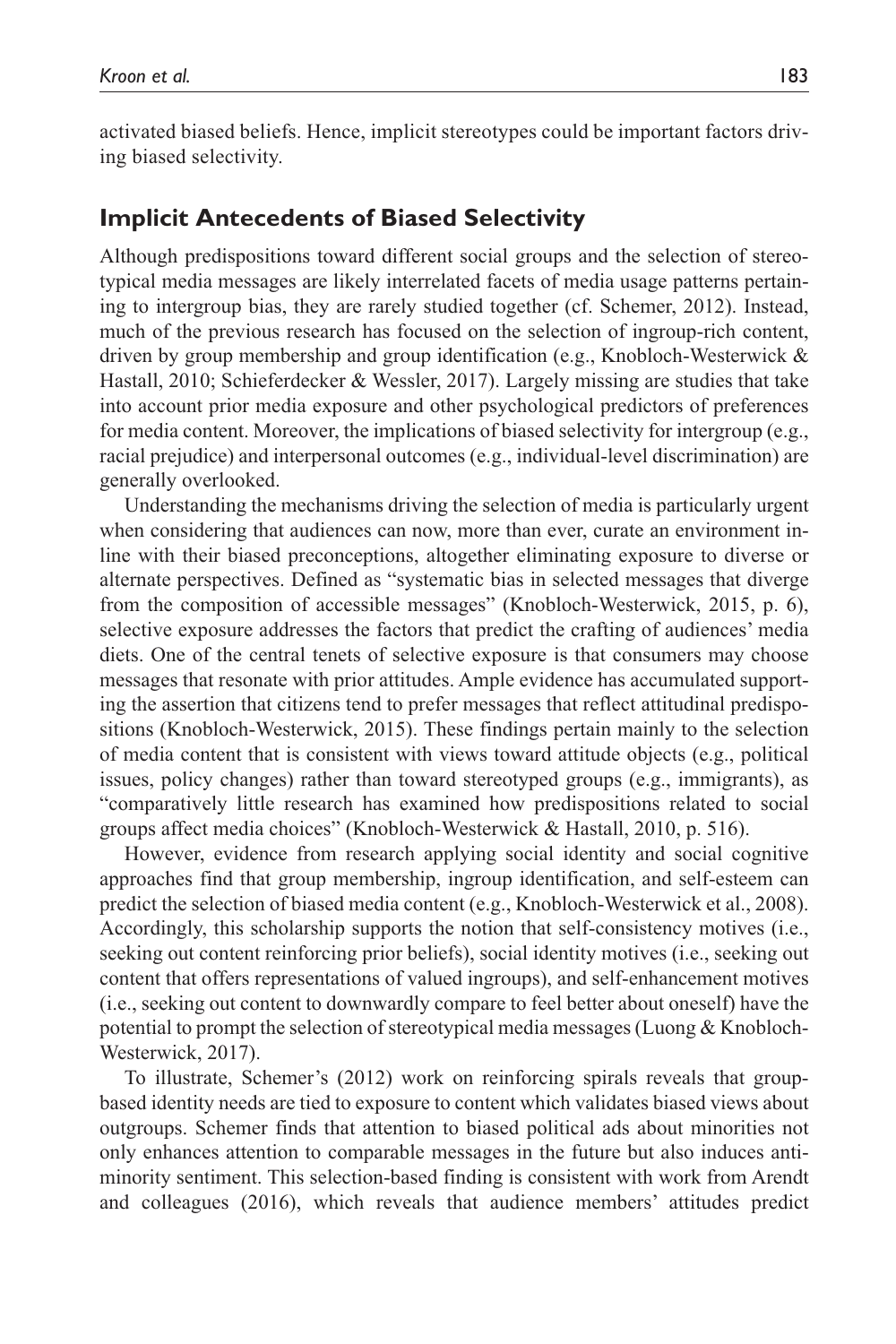selection of news about political issues. In this, and related research, selection of news content is found not only to operate as a function of explicit, controlled processes but also to emerge based on implicit, unconscious mechanisms, with implicit stereotypes possibly exerting an even stronger influence than explicit views due to the incidental, associative nature of implicit bias (e.g., Appiah et al., 2013; Arendt et al., 2016). Given this, the relationship between selection and reinforcement can be better understood if the trait dimensions of stereotypes—known to prescribe distinct group-based emotions and behaviors—are considered. Scholarship based on the SCM and the BIAS map inform this issue (Cuddy et al., 2008; Fiske et al., 2002).

## **Trait Dimensions of Stereotypes: The Case of Arabic Migrant Workers**

According to SCM (Fiske et al., 2002) and the BIAS map (Cuddy et al., 2008), stereotypes are captured by two underlying dimensions: warmth and competence. Specifically, outgroups that do not pose a threat (e.g., cooperative groups) are judged as warm (e.g., reliable, trustworthy, friendly) and moral (e.g., sincere, tolerant, understanding), whereas outgroups that elicit fear or pose a threat (e.g., competitive groups) are believed to lack warmth (e.g., unreliable, untrustworthy) (Wojciszke et al., 1998). Hence, low-warmth stereotypes are rooted in competitiveness (Cuddy et al., 2008). At the same time, groups considered as high status are seen as competent (e.g., productive, efficient) whereas groups viewed as low status are judged as incompetent (e.g., not clever, not knowledgeable). Thus, competence stereotypes are rooted in status (Cuddy et al., 2008).

The positioning of groups along the array of warmth and competence dimensions is not inconsequential. As research reveals, the extent to which groups are defined by these dimensions predicts the emotions that are experienced in relation to the groups, ultimately governing judgments about and behaviors toward them in society (e.g., Cuddy et al., 2008). When considering stereotypes associated with Arabic migrant workers in the Dutch labor market, a potentially detrimental environment is revealed. Owing in part to the perceived low status and threat posed by this group to the economic systems and resources of host-countries, Arabic migrant workers across Europe are deemed unreliable, violent, dishonest, and criminal (e.g., Kamans et al., 2009). These characterizations are reiterated in media coverage of this group, both in European and U.S. contexts (Ahmed & Matthes, 2017; Midberry, 2017). This appraisal squarely situates Arabic migrant workers in the low-warmth, low-competence quadrant of the BIAS map (see Fiske et al., 2002, p. 104).

Although a group's embodiment of both warmth and competence offer important predictive insights into the differentiated bias that may emerge in intergroup contexts, this study focuses on warmth for the following reasons. Primarily, individuals infer warmth significantly faster than competence, with an overall larger effect on attitudes (Cuddy et al., 2011). In addition, perceptions of high-threat or competitiveness which foster low-warmth stereotypes (Cuddy et al., 2008)—are especially important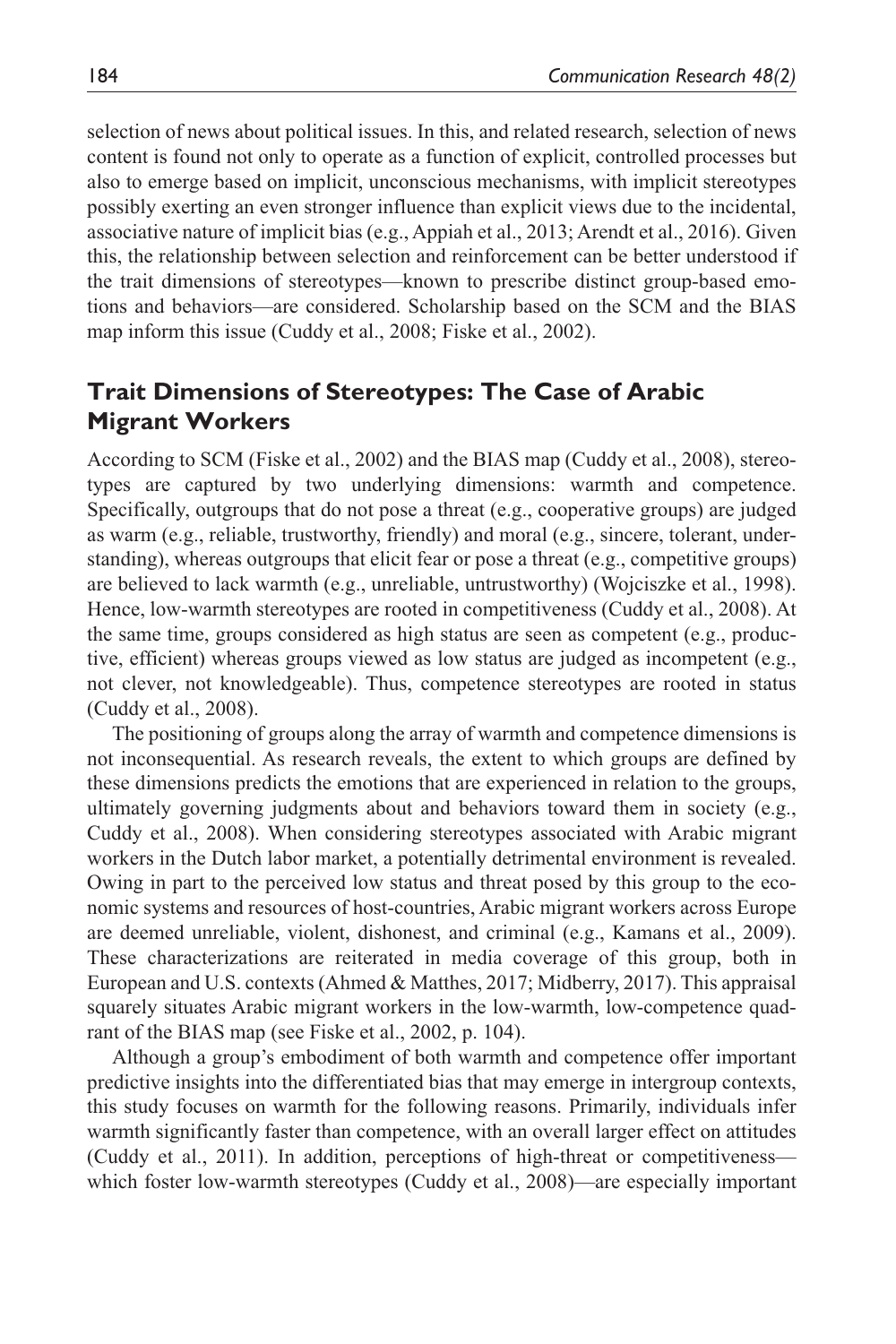in explaining labor market outcomes (Kunovich, 2013). Thus, the low-warmth standing of Arab migrant workers is particularly significant.

A number of individual, social, and institutional factors contribute to the formation of these group-based perceptions, with media use known to be one such influence (see Mastro, 2009). Notably, research demonstrates that media exposure is not only implicated in the development of traditional stereotype-based conceptualizations of diverse groups, but it can also shape perceptions of these groups' ratings on the SCM and BIAS map dimensions of warmth and competence (Sink et al., 2018). Accordingly, the consistent framing of Arab migrant workers in the news in a manner that situates them as a low-warmth (and low competence) group has the potential to satisfy a variety of selection-based motives for dominant group viewers ranging from social identity needs to self-enhancement needs to belief-consistency needs (e.g., Luong & Knobloch-Westerwick, 2017).

## **Implicit Components of Media Selection and Effects: This Study**

In aggregate, the research detailed above suggests that implicit stereotypes induced (i.e., primed) by news exposure will impact on the selection of news content along three distinct domains. Grounded in BIAS map and SCM research (Cuddy et al., 2008; Fiske et al., 2002), these domains include (a) cognitive (stereotypes), (b) affective (emotional prejudice), and (c) behavioral (discrimination) bias. Although these forms of bias have typically been used to predict responses to outgroups in society, they also serve as a meaningful categorization scheme for delineating bias in media content.

When applying this conceptualization of bias, it is clear that cognitive, affective, and behavioral components all are represented in media characterizations of Arabic migrants. First, the tendency to portray this group as untrustworthy and violent in the media (e.g., Ahmed & Matthes, 2017) reflects low-warmth features, which can be understood in terms of cognitive or stereotype-based bias. Second, the tendency to frame immigrants as a threat to the cultural and economic status quo is consistent with the affective components of bias discussed within SCM and BIAS map research. Finally, the instructive and prescriptive nature of media messages (news media, in particular) offers action-based directives (e.g., close borders, increase penalties for immigrants) that align with the behavioral components of bias defined in these frameworks.

By incorporating the insights offered in the domains of media stereotyping and selective exposure, we anticipate that implicit stereotypes are important in explaining the relationship between media exposure and the selection of news messages containing cognitive, affective, and behavioral components of bias—but not neutral news about outgroup (vs. ingroup) members (see Figure 1). Thus, informed by previous research that argues that implicit stereotyping might be amplified as a function of the level of exposure (Arendt, 2013, 2015), we investigate this relationship for moderate levels and high levels of stereotypical news primes. We formulate: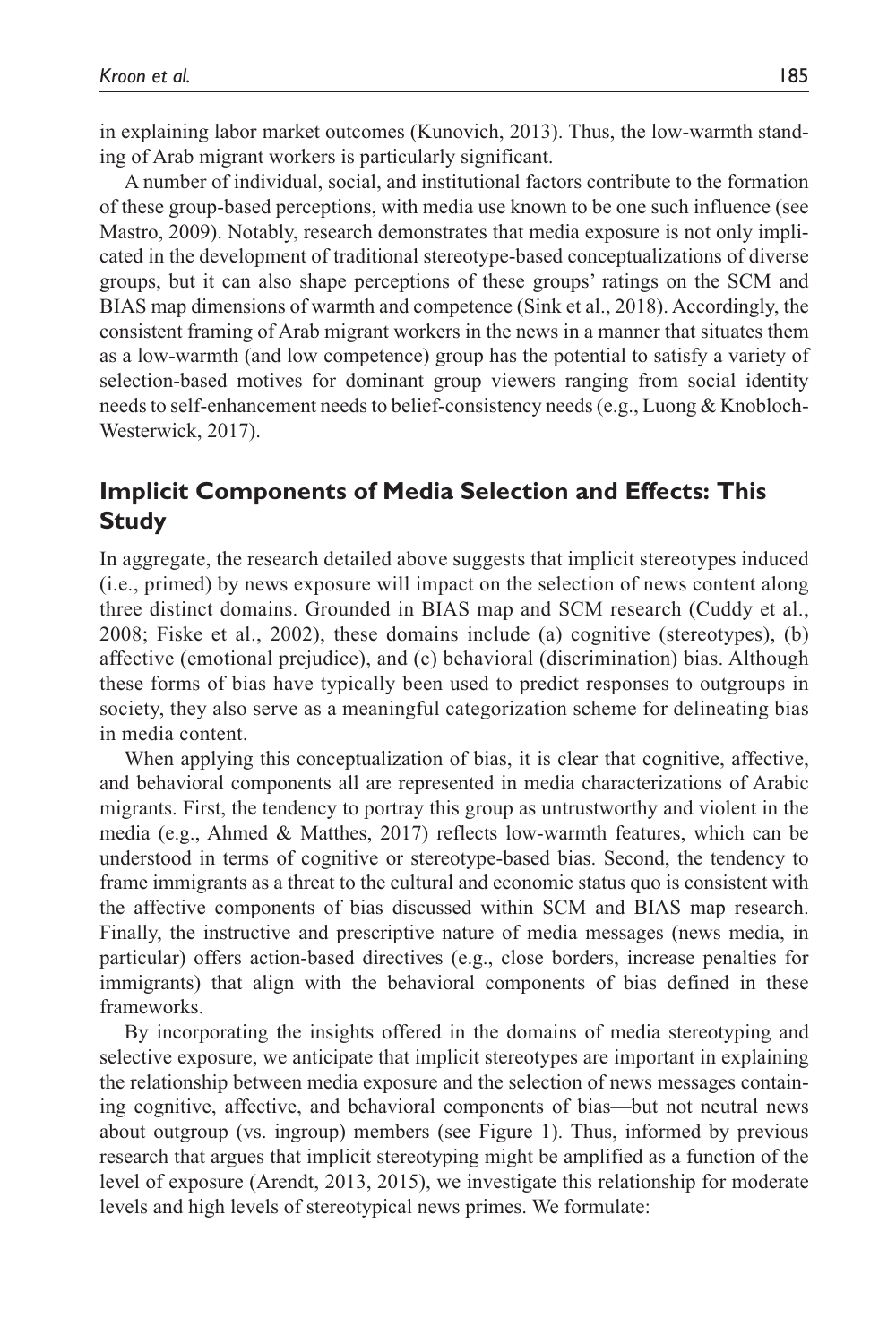

**Figure 1.** Conceptual overview of the study.

**Hypothesis 1** (**H1):** The selection of cognitive-based, affect-based, and behaviorbased biased news messages is positively predicted by (a) moderate and (b) high levels of stereotypical news primes, such that high levels of stereotypical news primes exert stronger positive effects than moderate levels.

**Hypothesis 2 (H2):** The positive relationship between exposure to (a) moderate and (b) high levels of stereotypical news primes and the selection of cognitivebased, affect-based, and behavior-based biased news messages will be mediated by implicit stereotypes.

#### *Intergroup and Interpersonal Consequences of Biased Selectivity*

The types of media bias distinguished in this study would be expected to work in synchrony with one another in affecting both intergroup and interpersonal behaviors. In other words, implicit media stereotypes alongside the cognitive, affective, and behavioral components of appraisals may work together to distinctly predict interpersonal and group-based dynamics in society. Given the importance of determining the trait dimensions along which outgroup members are defined, mediated cues that characterize immigrants in terms of specific qualities are meaningful in understanding the consequences of outgroup bias and interpersonal behaviors. Recent evidence supports this notion; Seate and Mastro (2017) show that exposure to immigration threat in the news increases active and passive harming behaviors through feelings of contempt. The authors conclude that a predictable pattern of behaviors, consistent with SCM and BIAS map research, emerges when media exposure cues the relationship between group traits and associated feelings regarding the warmth and competence of outgroup members.

Importantly, these effects do not occur in isolation. Instead, they originate in part from selective exposure to biased media messages. Recent evidence suggests that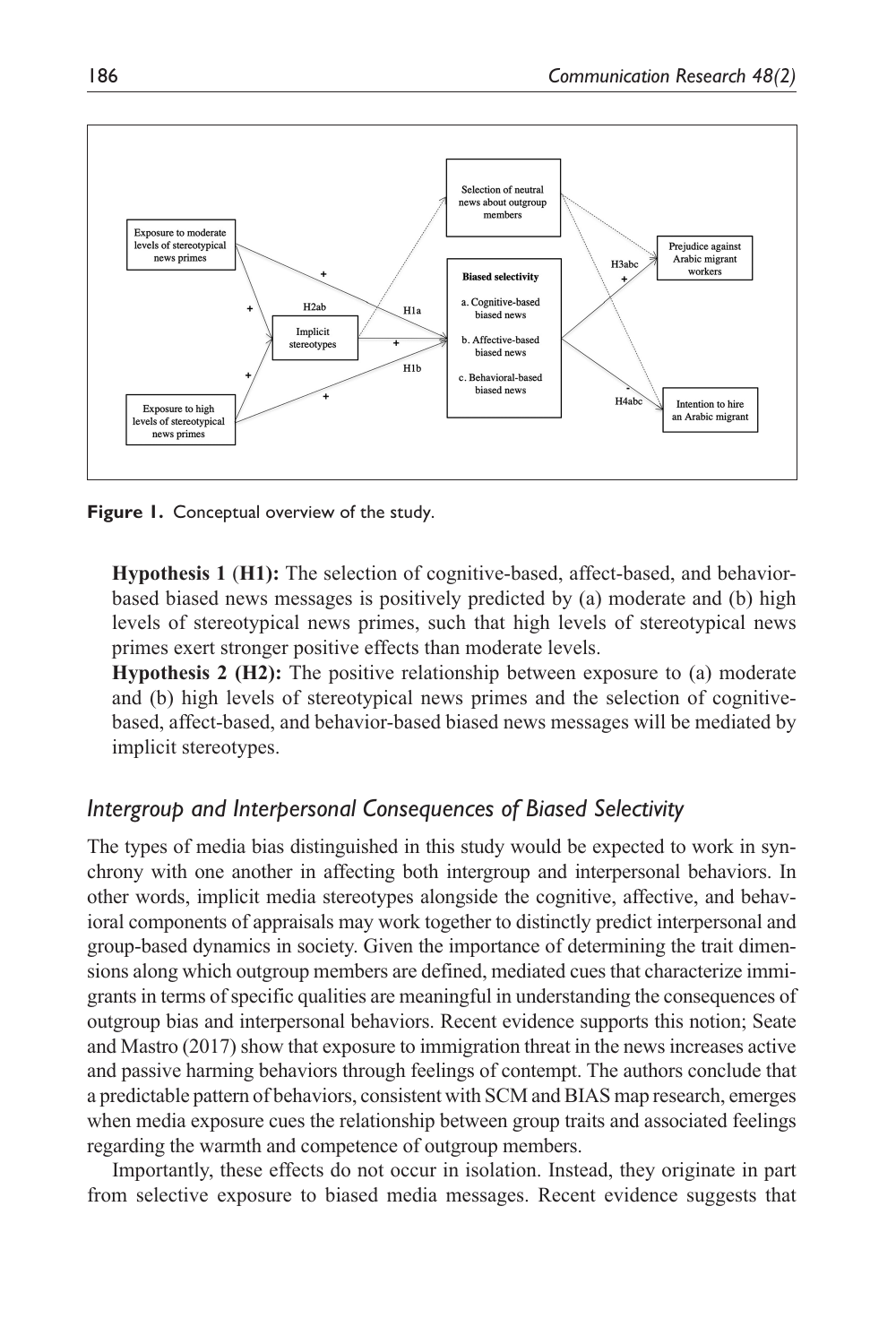self-selected mediated exposure to outgroup members decreases negative outgroup sentiment (Wojcieszak & Azrout, 2016), but only if this content is positive. By the same logic, if citizens self-select into negative biased content, negative effects can be anticipated (Schieferdecker & Wessler, 2017). Self-consistency motives might also play a role here: Individuals might align their outgroup perceptions with the news choices they made (Heider, 1958). Therefore, it is anticipated that the selection of news content depicting Arabic migrants in terms of low-warmth traits (i.e., cognitive bias), high threat (i.e., affective bias), and with displays of discriminatory behaviors (i.e., behavioral bias) will elicit intergroup bias and harming behavior on the interpersonal level. Considering the case of the labor market integration of Arabic migrant workers, we focus on prejudice regarding this group as a proxy for intergroup outcomes, and individuals' likelihood to hire an Arabic migrant as a proxy for interpersonal discriminatory outcomes. We expect:

**Hypothesis 3 (H3):** The selection of (a) cognitive-based, (b) affect-based, and (c) behavior-based biased news messages is associated with increased prejudice against Arabic migrant workers.

**Hypothesis 4 (H4):** The selection of (a) cognitive-based, (b) affect-based, and (c) behavior-based biased news messages is associated with a decreased likelihood to hire an Arabic migrant.

## **Method**

### *Sample Study 1*

The consequences of exposure to biased news for the employment outcomes of Arabic migrant workers are arguably most consequential to members of the labor force—who make daily decisions regarding whom to work for and with, and whom to hire or fire. The hypotheses are therefore tested among a sample of members of the Dutch labor force with a non-migration background recruited by Survey Sampling International (SSI) between December 12 and 18, 2017. Quotas were set for age and gender, to ensure representativeness within the Dutch labor force regarding these characteristics. To ensure that participants carefully read the instructions and stimuli, they were exposed to three attention checks. With a completion rate of 57%, 252 participants passed the three attention checks and consequently attentively completed the experiment. Sixteen participants were removed because they indicated that they and/or their parents are immigrants, or because they did not meet the quota criteria, making the final sample size  $N = 236$  (50.8% female). Participants were between 19 and 65 years of age ( $M = 45.48$ ,  $SD = 13.79$ ). In total, 86.9% ( $n = 205$ ) of the sample completed at least secondary vocational education. Most participants (78.8%, *n* = 186) worked at least 20 hours per week. Across participants, 38.9% worked in the public sector, 39.4% worked in the private sector, and 16.5% worked at a public-private sector organization. Almost a quarter (24.1%) of the participants held a managerial position. About half of the participants (47.5%) indicated having less than a single contact with Arabic migrants per week.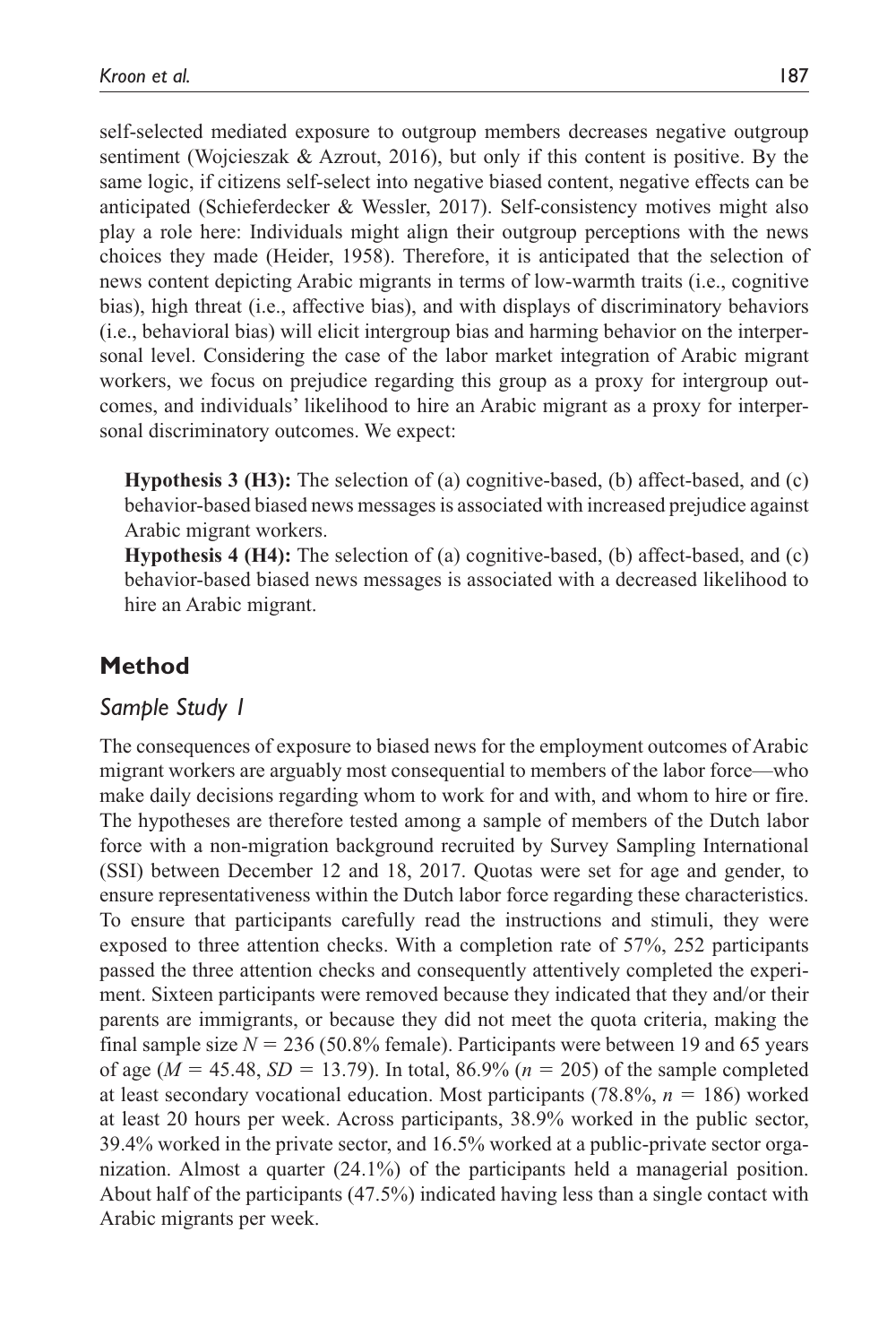#### *Sample Study 2*

Between February 18 and 25, 2019, a second sample was recruited by the same panel company. Of the 506 participants that completed the survey,  $16.4\%$  ( $n = 83$ ) was removed due to incorrect answers on the two attention checks. In addition, 153 participants were removed as they did not comply with pre-defined inclusion criteria (51 participants did not consider themselves to be Dutch, 102 participants were not employed). This makes the final sample size 270 (mean age  $=$  38.49, *SD*  $=$  14.33). Participants were generally highly educated (51% completed at least secondary vocational education). The majority of participants (64.1%, *n* = 173) worked between 20 and 40 hours per week.  $23.3\%$  ( $n = 63$ ) participants held a managerial position, and roughly 48.14% ( $n = 130$ ) worked for a public sector organization. On average, participants had little contact with Arabic migrant workers (64.1% encountered Arabic migrant workers less than a single time per week).

#### *Design and Procedure*

A between-subjects design (*four vs. two vs. control media stereotype primes*) was used to investigate the antecedents and consequences of biased selectivity in an online experiment using Qualtrics software. After complying with informed consent, the participants were randomly assigned to one of the conditions. Participants in the stereotype-prime conditions were exposed to the stimulus material, afterward they were directed to an external online environment to conduct the Implicit Association Test (IAT). The participants in the control condition proceeded immediately to the IAT. After completing the IAT, participants were redirected to the Qualtrics environment. Subsequently, participants were exposed to multiple choice trials to measure biased selectivity on several dimensions. Then, participants responded to items measuring the outcome variables, control variables, and demographic measures. A between-subjects randomization check confirmed that the experimental conditions in both Study 1 and Study 2 did not differ regarding the following variables: age, gender, education, contact with Arabic migrant workers, and internal motivation to avoid stereotyping.

*Stimuli materials.* To increase the external validity of the experiment, the news articles and news headlines used for the experimental stimuli and news selection variables were derived from existing news articles about Arabic workers that appeared in Dutch newspapers in the past 10 years. LexisNexis and popular Dutch online news websites were searched to identify news articles and headlines about Arabic migrant workers. Appropriate articles and news headlines were occasionally modified for the purpose of the study and their content elements were categorized according to our typology of media bias (i.e., cognitive, affective, and behavioral bias). The news articles and news headlines were tested during two pilot tests among undergraduate students in Communication Science and Psychology at a large university in the Netherlands (Pilot 1;  $N = 84$ , Pilot 2:  $N = 50$ ). The results, presented in Table A1, Online Appendix A, substantiate the manipulation of both the stimulus material (i.e., media stereotype prime articles) and the selective exposure measures (i.e., news headlines).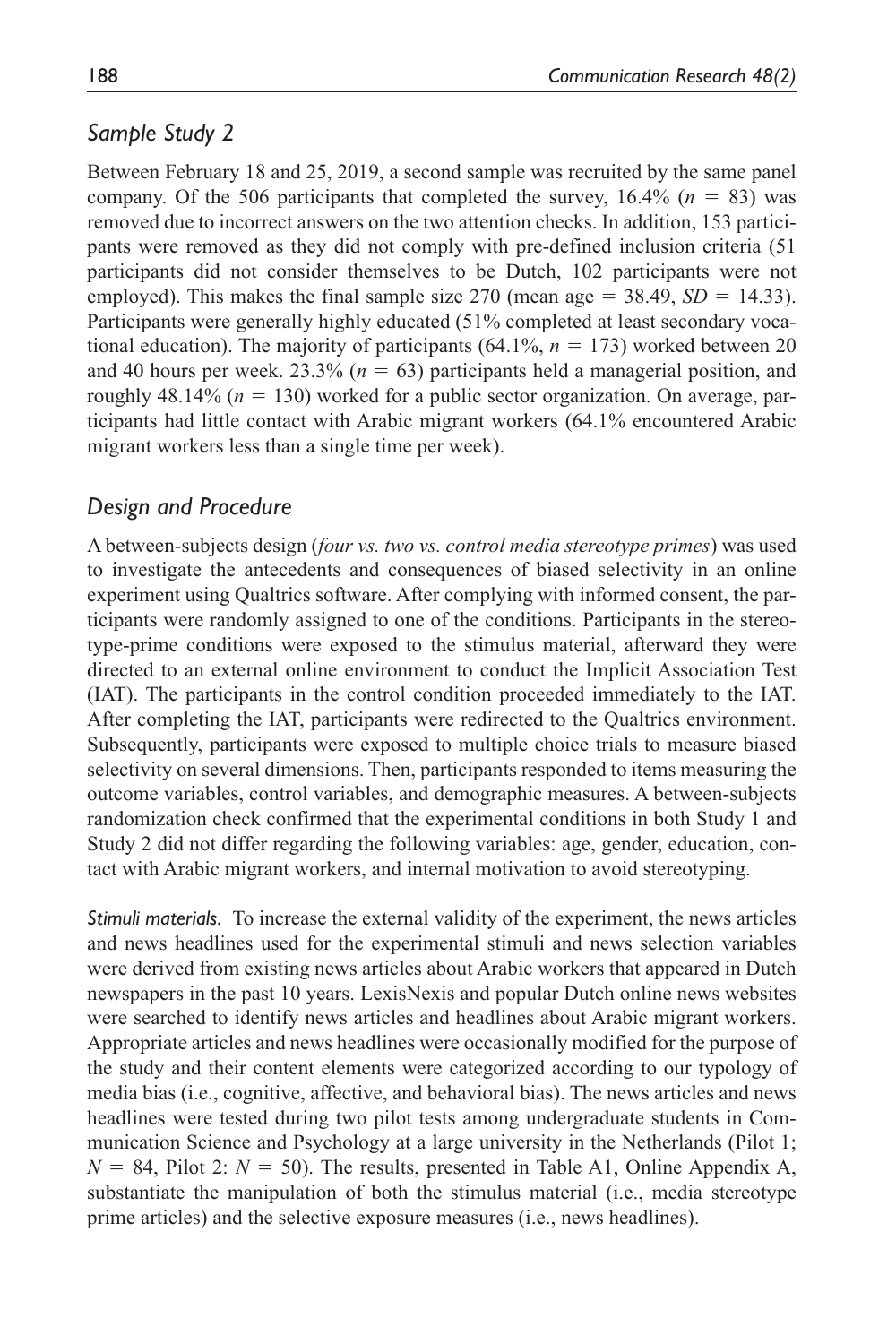#### *Measures*

*Independent variables: Stereotypical news prime levels: Control, moderate, high.* Participants were exposed to moderate doses of news stereotypes (two stereotypical news articles, Study 1:  $n = 80$ , Study 2:  $n = 79$ ) or high doses of news stereotypes (four stereotypical news articles, Study 1:  $n = 73$ , Study 2:  $n = 94$ ). Participants in the control condition were not exposed to news media content (Study 1:  $n = 83$ , Study 2:  $n = 97$ ). In the exposure conditions, participants were asked to carefully read news articles that portrayed Arabic migrant workers in a stereotypical manner. The news articles highlighted low-warmth characteristics of Arabic migrant workers, portraying them in terms of untrustworthiness, unreliability, hostility, and criminality. For example, the news articles highlighted difficulties that employers experience regarding the socialization of Arabic migrant workers in the workplace and depicted Arabic migrant workers as "difficult to handle," "aggressive," and "not adjusted to Dutch social standards of the workplace." Online Appendix B includes an overview of the stimulus materials.

*Implicit stereotypes of Arabic migrant workers.* For the purpose of this study, an IAT (Greenwald et al., 2003) was developed to measure the association between two target categories ("Arabic migrant workers" and "Native Dutch workers") and two attribute categories ("Cold" and "Warm"). Visual stimuli were used for the target categories. The validated Radboud Faces Database (RaFD) was used to select pictures of neutral faces of four Caucasian male adults and four Arabic (Moroccan) male adults (Langner et al., 2010). Verbal stimuli were used for the attribute categories based on the theoretical dimensions of warmth stereotypes (Fiske et al., 2002). The stimulus items for highwarmth characteristics were trustworthy, sincere, tolerant, warm, and good-natured. The stimulus items for low-warmth characteristics were untrustworthy, unreliable, hostile, cold, and frigid. The  $D_{25D}$  scoring algorithm was used to compute respondents' implicit scores (Greenwald et al., 2003), as this algorithm return slightly higher splithalf results (0.62) compared to the  $D_{600}$  scoring algorithm (0.61). Higher scores indicate a stronger implicit association between Arabic migrant workers (vs. Dutch native workers) and low-warmth characteristics (vs. high-warmth characteristics) (Study 1:  $M = 0.47$ ,  $SD = 0.46$ ; Study 2:  $M = 0.43$ ,  $SD = 0.44$ ).

*Selective exposure measures.* Participants were exposed to 20 choice trials. In each trial, participants were exposed to two headlines and asked to select the one they would most likely choose to read when they came across it in their everyday life (following Arendt et al., 2016; Galdi et al., 2012). Both the order of the trials and the order of the pairs of headlines were randomized. The first target selection task consisted of neutral news regarding outgroup (vs. ingroup) members. Consistent with this study's typology of media bias, the other target selection tasks consisted of cognitive, affective, and behavioral-based media bias. The target task including neutral news about outgroup (vs. ingroup) members was included to ensure that selection effects of biased news content were not due to mere exposure to news about outgroup members, but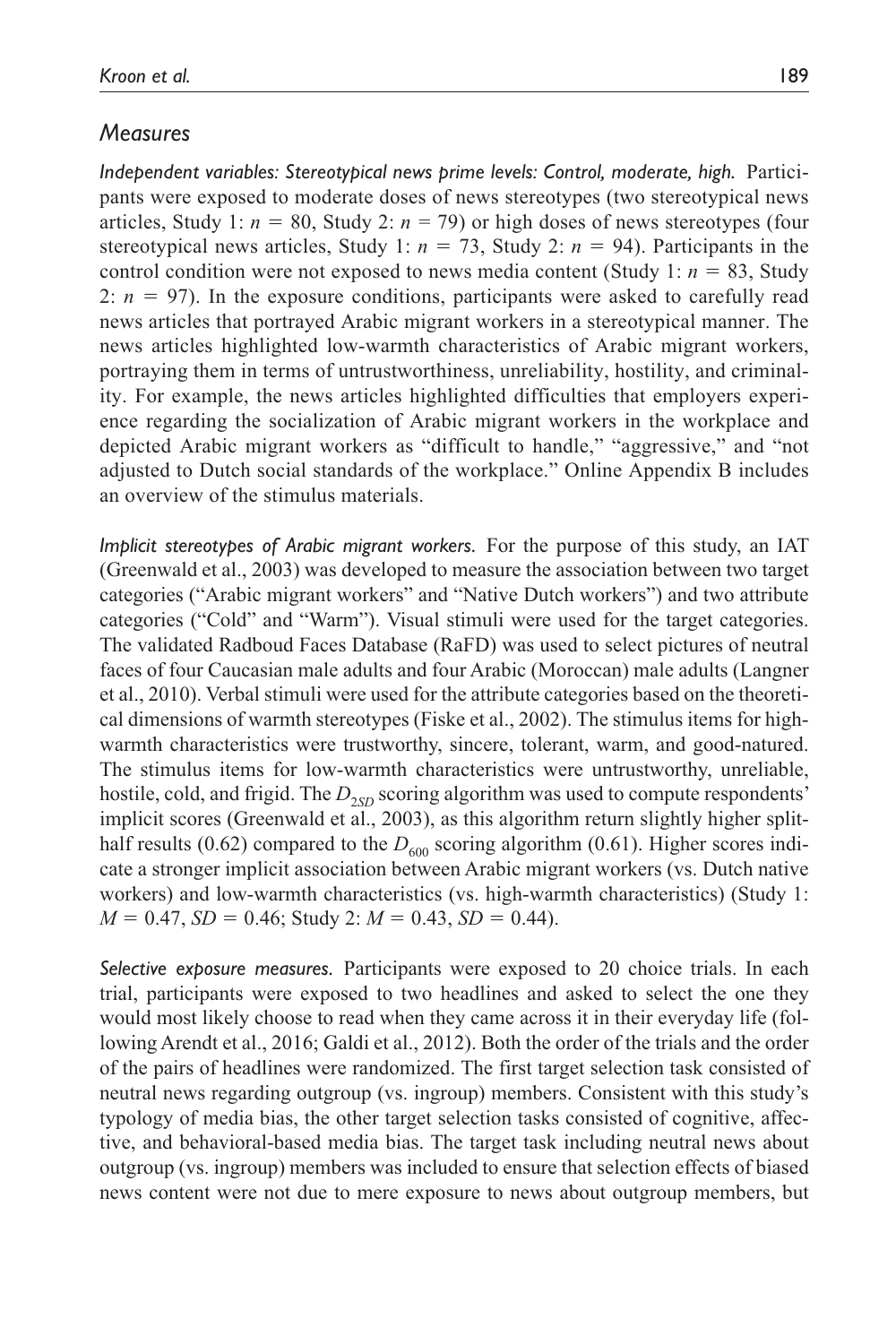rather a consequence of specific biased content characteristics. All headlines can be found in Online Appendix B.

*Selection of neutral news about outgroup (vs. ingroup) members.* Participants were asked to select between a news headline about outgroup members (i.e., Arabic migrant workers) (1) or ingroup members (i.e., Dutch native workers) (0) during this target task. The headlines were neutral in tone (see Table A1, Online Appendix A) and covered comparable topics in each trial. For example, participants were presented with headlines about trade unions for both the outgroup ("Arab migrant workers' rights topic of debate at trade union") and the ingroup ("Trade union discusses labor rights of native Dutch workers"). In five choice trials, participants had to decide between news headlines about outgroup versus ingroup members. Internal consistency analysis suggested removing one choice trial to improve reliability (Study 1: Cronbach's  $\alpha = .60$ , Study 2: Cronbach's  $\alpha = .40$ ). The mean value of choice decisions was computed (Sum of the choice decision/*N* of choice trials). Higher values indicate a greater tendency to select headlines discussing outgroup members (relative to the ingroup members) (Study 1:  $M = 0.35$ ,  $SD = 0.31$ ; Study 2:  $M = 0.39$ ,  $SD = 0.25$ ).

*Selection of cognitive-based biased news.* In this target category, headlines were manipulated regarding the presence or absence of cognitive-based bias. In five choice trials, participants were asked to decide between a news headline containing negative stereotypes about Arabic migrant workers' low-warmth traits (e.g., "Criminality common problem among Arab migrant workers") (1) and a news headline containing positive stereotypes about Arabic migrant workers' high-warmth traits (e.g., "Arab migrant workers appreciated for their reliability") (0). Low-warmth traits consisted of: unreliability, a lack of morality and social skills. Two choice trials had to be removed to improve internal consistency (Study 1: Cronbach's  $\alpha = .71$ ; Study 2: Cronbach's  $\alpha$  = .64). The mean score of choice decisions was computed (Study 1:  $M = 0.52$ ,  $SD = 0.40$ ; Study 2:  $M = 0.56$ ,  $SD = 0.38$ ). Higher values indicate a greater tendency to select headlines discussing negative stereotypes about Arabic migrant workers' low-warmth characteristics (relative to positive stereotypes about Arabic migrant workers' high-warmth characteristics).

*Selection of affective-based biased news.* In this target category, headlines were manipulated regarding the presence or absence of affective-based bias. In five choice trials, participants were asked to decide between a threatening (e.g., "Labor market crowding due to Arab migrant workers") and non-threatening (e.g., "Arab migrant workers stimulate employment") news headline. The five choice trials formed a reliable scale (Study 1: Cronbach's α = .85; Study 2: Cronbach's α = .76). The mean score of choice decisions was computed (Study 1:  $M = 0.45$ ,  $SD = 0.39$ ; Study 2:  $M =$  $0.46$ ,  $SD = 0.37$ ). Higher values indicate a greater tendency to select headlines highlighting threats to the economy posed by Arabic migrant workers (relative to headlines that do not discuss economic threats).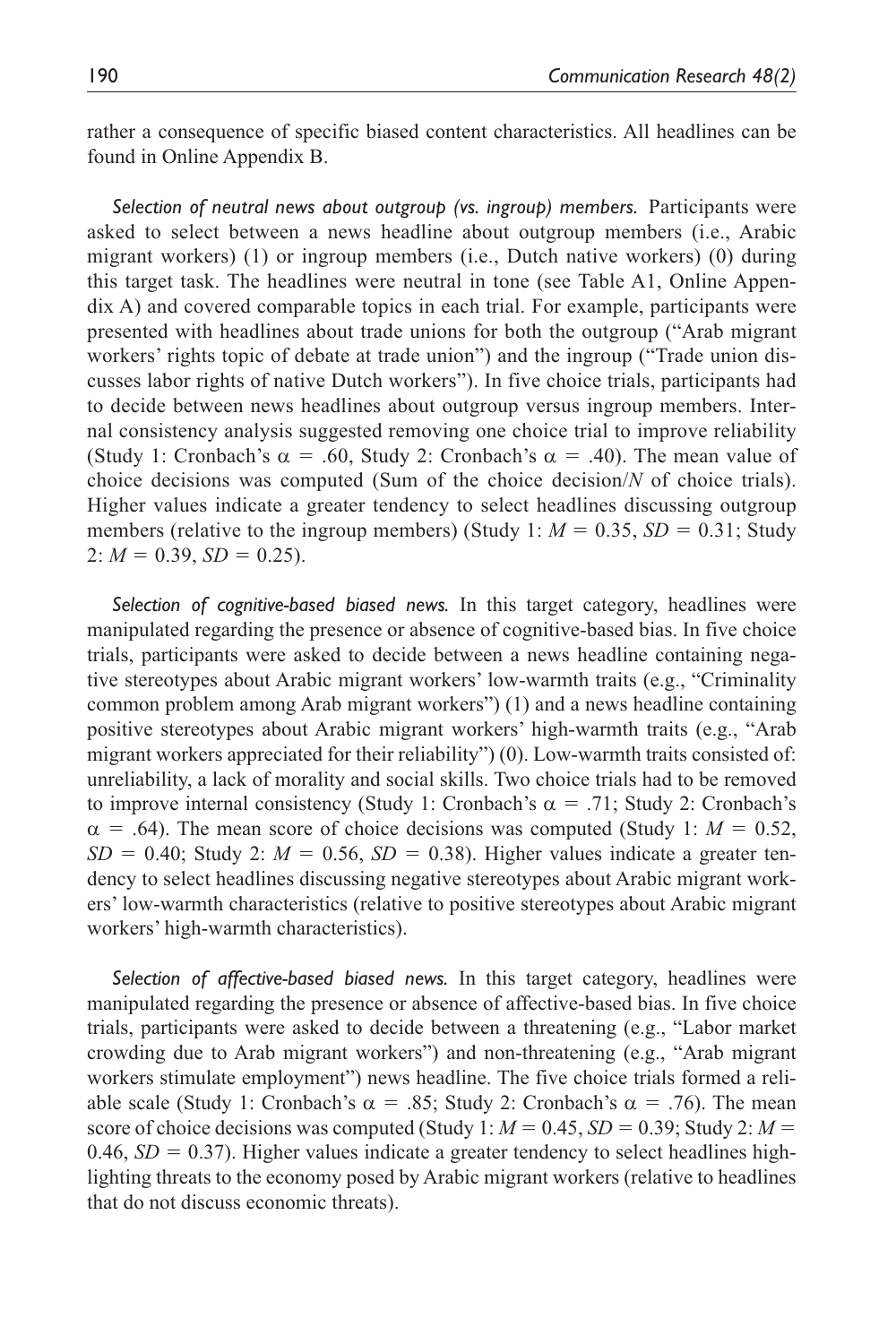*Selection of behavioral-based biased news.* This target category comprised headlines with or without behavioral-based bias. In five choice trials, participants were asked to decide between a headline highlighting harmful (e.g., "Plans presented in the parliament to expel Arab labor migrants") and or helpful (e.g., "The government intends to welcome more Arab labor migrants") behavioral intentions. The reliability of the five choice trials is acceptable (Study 1: Cronbach's  $\alpha = .71$ ; Study 2: Cronbach's  $\alpha =$ .79). The mean score of choice decisions was computed (Study 1:  $M = 0.41$ ,  $SD =$ 0.32; Study 2:  $M = 0.42$ ,  $SD = 0.34$ ). Higher values indicate a greater tendency to select headlines highlighting harmful behavioral intentions (relative to helpful behavioral intentions).

*Intergroup outcomes: Prejudice against Arabic migrant workers.* As an indicator of intergroup outcomes, an adapted version of the "Anti-Immigrant Prejudice" scale was used (Pehrson et al., 2009). Five items tapping into negative perceptions of Arabic migrant workers were used (example item: "Arabic migrant workers are generally good for the Dutch economy" [reverse coded]). One item was removed due to problematic factor loadings. Internal validity of the items is good (Study 1: Cronbach's  $\alpha$  = .86; Study 2: Cronbach's  $\alpha = .85$ ). The measurement model confirmed the factor structure: all items loaded sufficiently on the intended factor  $($ >.72). Higher scores indicate stronger prejudice against Arabic workers (Study 1:  $M = 4.45$ ,  $SD = 1.36$ ; Study 2:  $M =$  $4.14, SD = 1.16$ .

*Interpersonal outcomes: Intention to hire an Arabic migrant worker.* As an indicator of interpersonal outcomes, intention to hire an Arabic migrant worker was assessed; measured in a simulation and decision task. Participants were asked to imagine that they were the employer of a travel agency and notified that due to the resignation of a coworker, a new employee could be hired. Participants were informed that two candidates sent in their résumé and were asked to read short profiles about them. The two profiles were identical, except for the ethnicity of the candidates: One candidate had a typical Arabic name (i.e., Mohammed Alaoui) while the other candidate had a typical Dutch name (i.e., Daan de Groot) (Blommaert et al., 2014). The following precautions were taken to ensure that the candidates were comparable; both were males and had equivalent levels of work experience and education. A validation check confirmed that the candidates were judged as equally suitable for the job. The ethnicity of the candidates was randomly reversed across the profiles so that half of the participants were exposed to the scenario where candidate A was Arabic and candidate B was Dutch, and the other half of the participants were exposed to the scenario where candidate A was Dutch and candidate B was Arabic. Participants were asked how likely they were to hire Mohammed Alaoui (1 = *not likely at all*, 7 = *very likely*) (Study 1: *M* = 4.45, *SD*  $= 1.36$ ; Study 2:  $M = 4.43$ ,  $SD = 1.50$ ).

*Analyses.* To investigate main effects of exposure to stereotypical news messages on selection (H1), we rely on analysis of variance (ANOVA). Next, and to better understand the *process* through which exposure and selections may be related, Hypotheses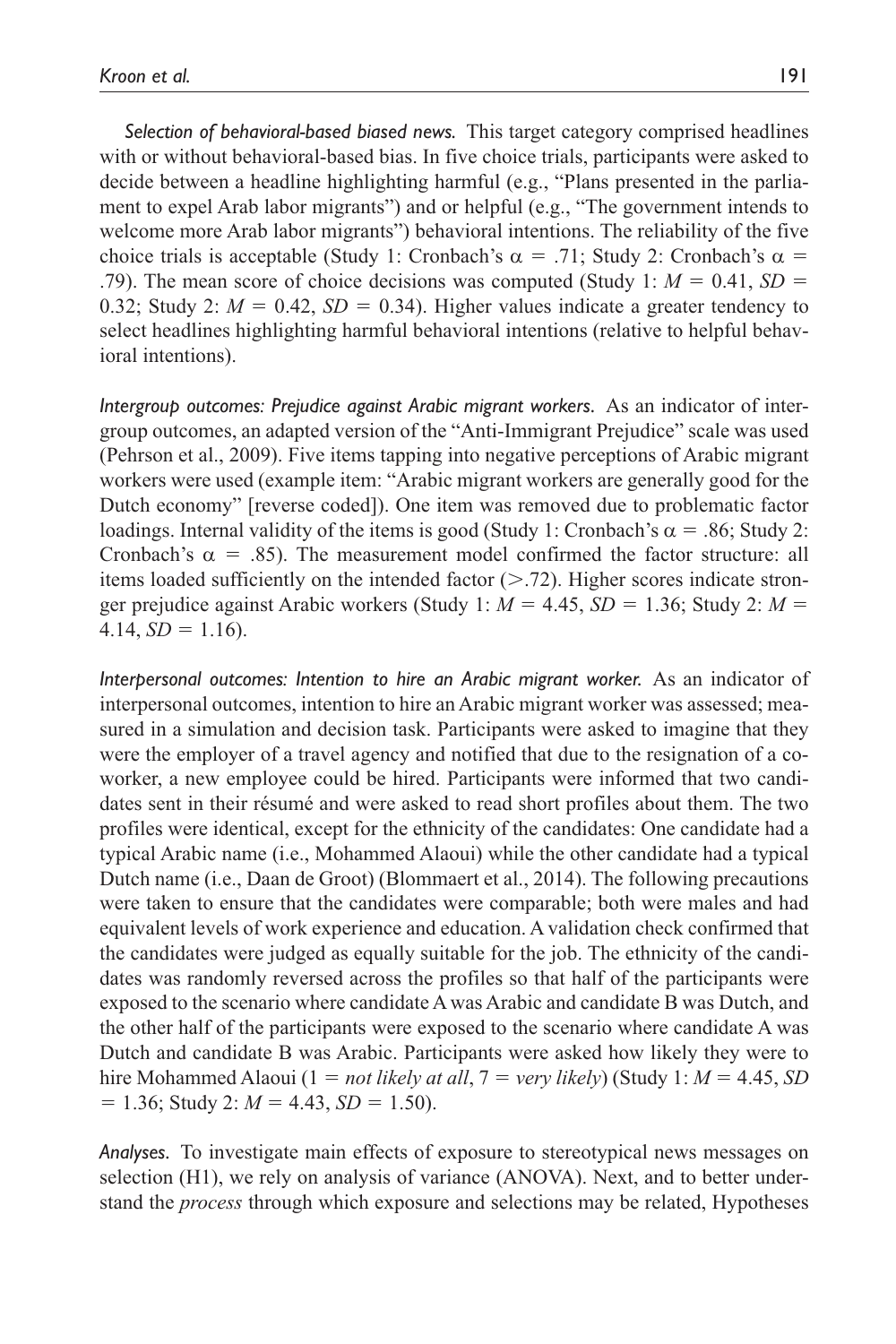2, 3, and 4 were tested using a partially latent structural equation model with maximum likelihood (ML) estimation. Analyses were conducted in *r*, using the Lavaan package (0.5-23.1097). Standard cut-off points for adequate model fit were indicated by a non-significant chi-square ratio, comparative fit index (CFI), and Tucker-Lewis index (TLI) values above 0.95, root mean square error of approximation (RMSEA) values below 0.05, and standardized root mean square residual (SRMR) values below 0.08 (Bentler & Bonett, 1980; Byrne, 2001; Hu & Bentler, 1999; Kline, 2011). Bootstrapping was employed to calculate confidence intervals of the indirect pathways using 10,000 bootstrap samples from the data. The error terms of the exposure measures were allowed to covary, reflecting the assumption that these variables may have causes in common that are not explicitly modeled (Kline, 2011, p. 115).

## **Results Study 1**

In a first step, we test the main effect of moderate and high levels of stereotypical news primes on the selection of stereotypical news articles (H1ab). A multivariate analysis of variance (MANOVA) using Pillai's trace revealed no main effect of the treatments on the selection of cognitive-based, affective-based, and behavioralbased biased news headlines,  $V = .03$ ,  $F(8, 233) = 0.96$ ,  $p = .468$ . We reject H1ab. To further understand the role that implicit stereotypes fulfill in explaining the relationship between exposure to stereotypical news content and selection, we use structural equation modeling (SEM) techniques. The hypothesized model had a good fit:  $\chi^2(43) = 57.11, p = .07$ ; CFI = 0.98; TLI = 0.98; RMSEA = 0.04, 90% CI [0.00,  $0.06$ ]; SRMR =  $0.04$ .

We expected that the positive relationship between exposure to (a) moderate and (b) high levels of stereotypical news primes and the selection of cognitive-based, affect-based, and behavior-based biased news messages is mediated by implicit stereotypes (H2). Table 1 displays the unstandardized results from Study 1. The results show that the moderate stereotype prime condition significantly increased implicit stereotypes. This indicates that after exposure to a moderate stereotypical prime, participants' implicit associations between Arabic migrant (vs. native Dutch) workers and low-warmth (vs. high warmth) traits increased. Exposure to strong stereotypical news primes, however, did not activate implicit stereotypes. In addition, implicit stereotypes significantly predicted the selection of cognitive-based, affective-based, and behavioral-based biased news headlines.

Furthermore, mediation analysis revealed significant indirect effects of moderate levels of stereotypical news primes on the selection of biased articles via implicit stereotypes. Implicit stereotypes mediate the path between moderate levels of stereotypical news primes and the selection of cognitive-based ( $b = .009$ ,  $SE = 0.005$ ,  $95\%$  CI [0.0003, 0.024]), affective-based (*b* = .0145, *SE* = 0.009, 95% CI [0.001, 0.038]), and behavioral-based bias (*b* = .0137, *SE* = 0.007, 95% CI [0.001, 0.032]). Implicit stereotypes did not affect the selection of neutral messages about outgroup (vs. ingroup) members. As we do not find activation effects at high levels of stereotypical news primes, implicit stereotypes were not useful in explaining the relationship between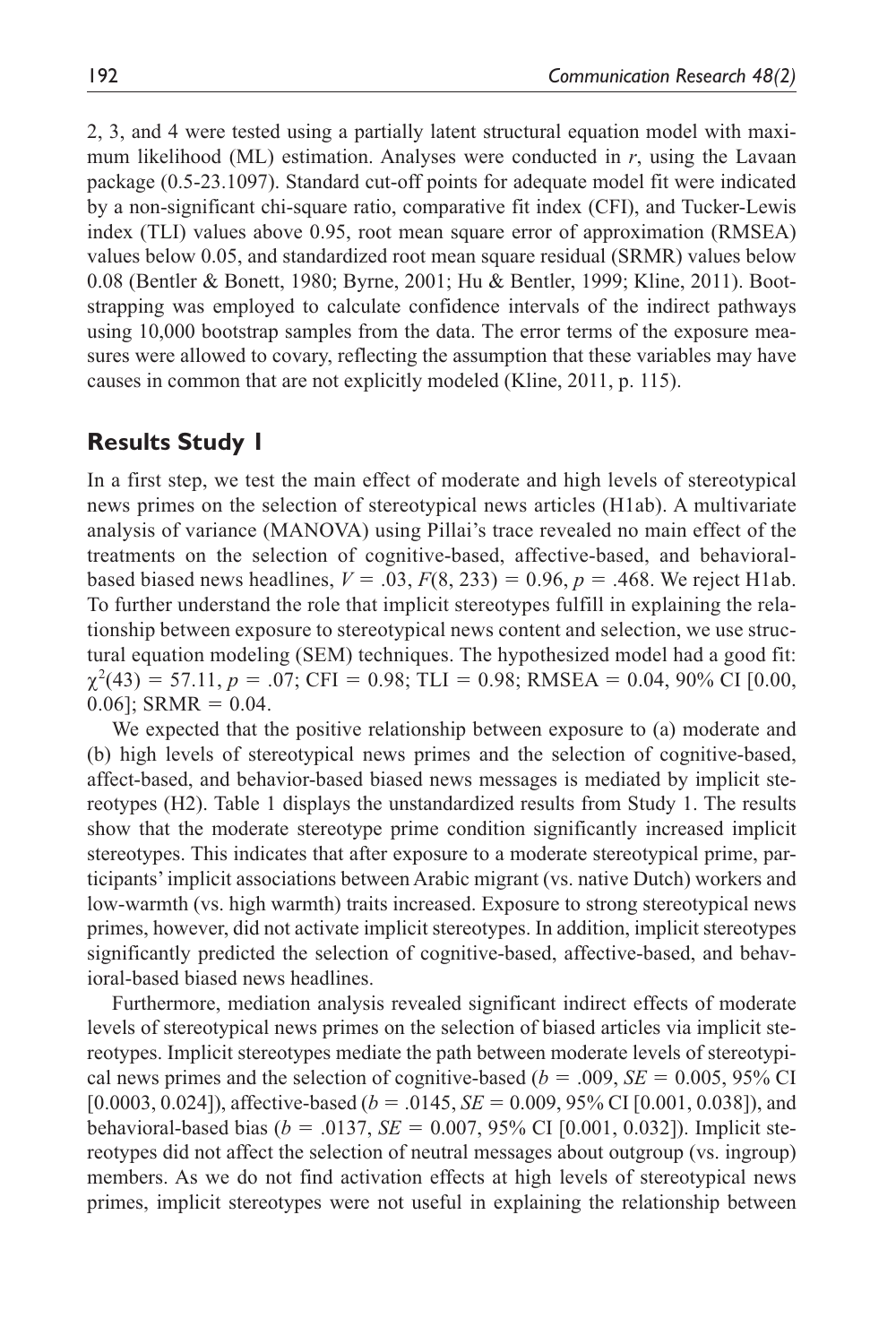| $\frac{1}{2}$                            |                                         |               |       |                 |
|------------------------------------------|-----------------------------------------|---------------|-------|-----------------|
| Dependent variable                       | Independent variable                    | ≏             | SF.   | $\Delta$        |
| Implicit stereotypes                     | Moderate stereotypical news prime       | 2.133         | 0.068 | 050             |
| Implicit stereotypes                     | High stereotypical news prime           | 0.077         | 0.077 |                 |
| Neutral news about outgroup members      | Implicit stereotypes                    | $-0.017$      | 0.024 | 468             |
| Selection of cognitive-based news bias   | Implicit stereotypes                    | 0.066         | 0.22  | $\overline{00}$ |
| Selection of affective-based news bias   | Implicit stereotypes                    | 0.103         | 0.026 | 000             |
| Selection of behavioral-based news bias  | Implicit stereotypes                    | $\frac{1}{2}$ | 0.034 | $\overline{5}$  |
| Prejudice against Arabic migrant workers | Neutral news about outgroup members     | $-0.237$      | 0.315 | $-45$           |
| Prejudice against Arabic migrant workers | Selection of cognitive-based news bias  | 0.604         | 10+0  |                 |
| Prejudice against Arabic migrant workers | Selection of affective-based news bias  | 2.692         | 0.399 | $-132$          |
| Prejudice against Arabic migrant workers | Selection of behavioral-based news bias | 1.970         | 0.279 | 000             |
| Intention to hire an Arabic migrant      | Neutral news about outgroup members     | 0.131         | 0.425 | .759            |
| Intention to hire an Arabic migrant      | Selection of cognitive-based news bias  | $-1.183$      | 0.516 | 022             |
| Intention to hire an Arabic migrant      | Selection of affective-based news bias  | $-1.981$      | 084.0 | 800             |
| Intention to hire an Arabic migrant      | Selection of behavioral-based news bias | $-0.674$      | 0.376 | 073             |
|                                          |                                         |               |       |                 |

**Table 1.** Study 1—Predicting Biased Selectivity, Prejudice, and Intension to Hire an Arabic Migrant Worker Using Structural Equation Table 1. Study I—Predicting Biased Selectivity, Prejudice, and Intension to Hire an Arabic Migrant Worker Using Structural Equation<br>Modeling.

Note. Unstandardized parameter estimates are reported. *Note.* Unstandardized parameter estimates are reported.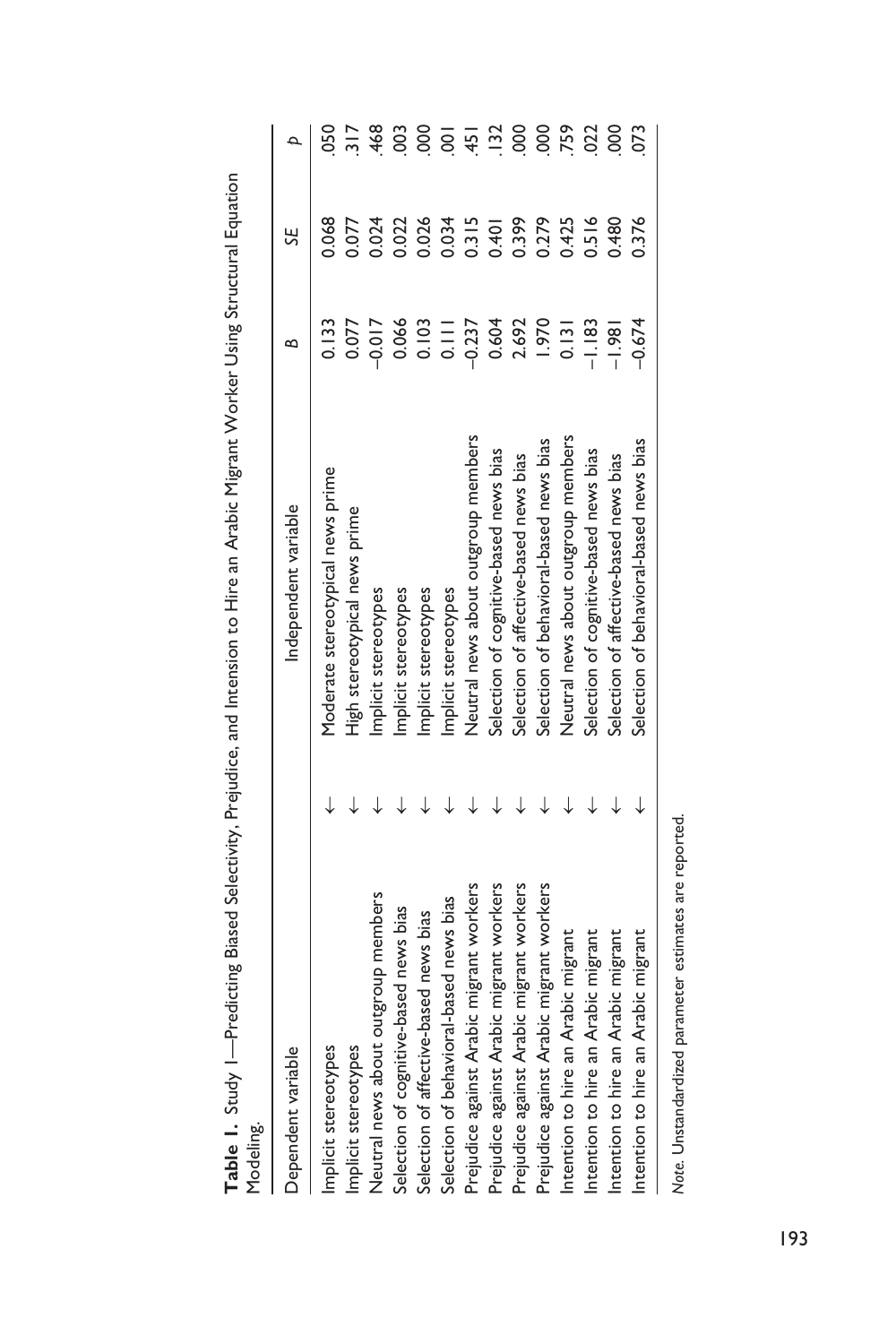exposure to high levels of stereotypical news primes and selection of stereotypical messages. This implies that exposure to moderate levels of stereotypical news primes rather than high levels of stereotypical primes increases the selection of biased news through activated implicit stereotypes: We accept H2a and reject H2b.

Next, we investigated the consequences of selecting biased news messages for intergroup and interpersonal outcomes. It was anticipated that the selection of cognitive-based, affective-based, and behavioral-based biased news messages would increase unfavorable intergroup outcomes (i.e., strengthen prejudice against Arabic migrant workers) (H3abc). In line with expectations, we find that the selection of cognitive-based, affective-based, and behavioral-based biased news messages was associated with increased prejudiced beliefs about Arabic migrant workers, offering support for H3abc. In addition, we expected that the selection of biased news messages would exert negative effects on interpersonal outcomes (i.e., decrease the likelihood to hire an Arabic migrant worker) (H4abc). In line with this expectation, we find that the selection of cognitive and affective biased news headlines exerted significant and negative effects on the intention to hire an Arabic migrant worker. The effect of behavioral-based biased news headlines points to the same direction but did not reach statistical significance. We accept H4ab, and reject H4c.

#### **Results Study 2**

Study 2 set out to replicate Study 1's findings and to draw stronger conclusions regarding the robustness of the set of results. As in Study 1, we did not find main effects of the treatment on selection in Study 2 ( $V = .02$ ,  $F(8, 267) = 0.96$ ,  $p = .588$ ) (reject H1ab). We proceed to the use of SEM techniques. The model fits the data reasonably well:  $\chi^2(43) = 79.62$ ,  $p = .001$ ; CFI = 0.97; TLI = 0.95; RMSEA = 0.06, 90% CI  $[0.04, 0.08]$ ; SRMR = 0.05.

Table 2 displays the results from Study 2. Table 2 shows that, consistent with Study 1, exposure to moderate levels of stereotypical news primes of Arabic migrant workers exerts a marginally significant and positive effect on implicit stereotypes. Again, we do not find an effect of high exposure levels on implicit beliefs. In addition, and replicating Study 1's findings, implicit stereotypes predicted the selection of cognitivebased, affective-based, and behavioral-based biased news messages. The significance of the indirect paths was tested. Implicit stereotypes mediated the relation between exposure to moderate levels of stereotype primes and the selection of cognitive-based  $(CI [0.0002, 0.045])$ , affective-based  $(CI [0.001, 0.052])$ , and behavioral-based bias (CI [0.0001, 0.040]). As no activation effects for high levels of stereotype primes were found, implicit stereotypes proved not useful in explaining the relationship between exposure to high levels of media stereotypes and selection of stereotypical messages (H2a accepted, H2b rejected).

We investigated the consequences of selecting biased news headlines. The results show that affective-based and behavioral-based biased news headlines were significant and positively related to prejudice toward Arabic migrant workers. The effect of cognitive-based bias did not reach statistical significance (H3a rejected, H3bc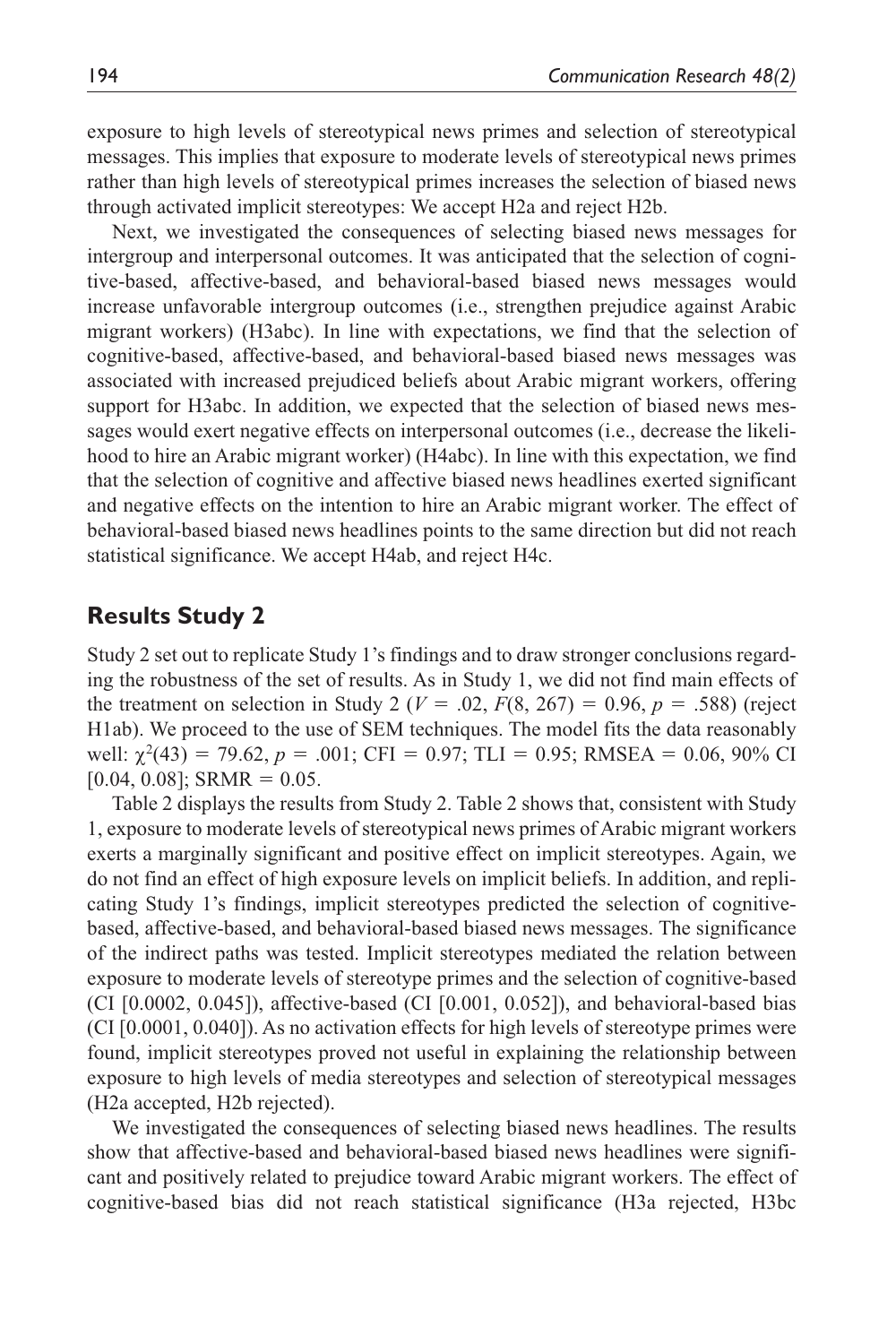| $\frac{1}{2}$                            |                                         |          |       |                |
|------------------------------------------|-----------------------------------------|----------|-------|----------------|
| Dependent variable                       | Independent variable                    | ≃        | SE    | $\overline{a}$ |
| Implicit stereotypes                     | Moderate stereotypical news prime       | 0.112    | 0.061 | 890            |
| Implicit stereotypes                     | High stereotypical news prime           | 0.035    | 0.069 | 609            |
| Neutral news about outgroup members      | Implicit stereotypes                    | 0.036    | 0.32  | 258            |
| Selection of cognitive-based news bias   | Implicit stereotypes                    | 0.130    | 0.051 | $\frac{1}{2}$  |
| Selection of affective-based news bias   | Implicit stereotypes                    | 0.115    | 0.047 | 015            |
| Selection of behavioral-based news bias  | Implicit stereotypes                    | 0.170    | 0.049 | 000            |
| Prejudice against Arabic migrant workers | Neutral news about outgroup members     | $-0.364$ | 0.216 | 092            |
| Prejudice against Arabic migrant workers | Selection of cognitive-based news bias  | 0.286    | 0.157 | 068            |
| Prejudice against Arabic migrant workers | Selection of affective-based news bias  | 1.225    | 0.223 | 800            |
| Prejudice against Arabic migrant workers | Selection of behavioral-based news bias | 0.999    | 0.182 | 800            |
| Intention to hire an Arabic migrant      | Neutral news about outgroup members     | 0.007    | 0.355 | 984            |
| Intention to hire an Arabic migrant      | Selection of cognitive-based news bias  | $-0.715$ | 0.283 | 012            |
| Intention to hire an Arabic migrant      | Selection of affective-based news bias  | $-1.311$ | 0.358 | 800            |
| Intention to hire an Arabic migrant      | Selection of behavioral-based news bias | $-0.298$ | 0.343 | 385            |
|                                          |                                         |          |       |                |

**Table 2.** Study 2—Predicting Biased Selectivity, Prejudice, and Intension to Hire an Arabic Migrant Worker Using Structural Equation Table 2. Study 2—Predicting Biased Selectivity, Prejudice, and Intension to Hire an Arabic Migrant Worker Using Structural Equation<br>Modeling.

Note. Unstandardized parameter estimates are reported. *Note.* Unstandardized parameter estimates are reported.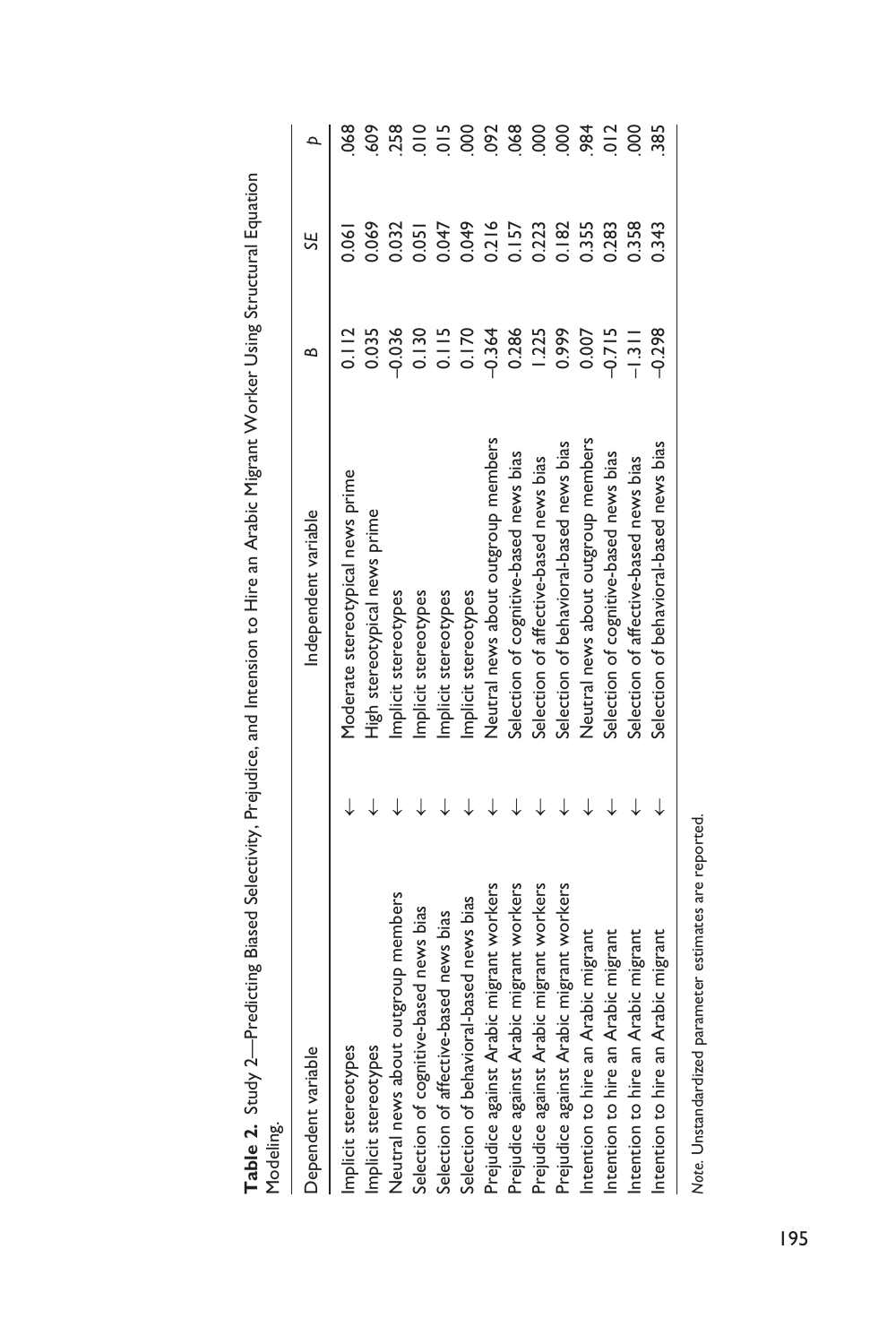accepted). Furthermore, the selection of cognitive-based and affective-based (but not behavioral-based) headlines decreased the intension to hire an Arabic migrant worker (H4ab accepted, H4c rejected). In conclusion, Study 2 largely replicates Study 1's findings. It was found that exposure to moderate levels—rather than high levels—of stereotypical news content increases the selection of biased news through activated implicit stereotypes. The selection of biased headlines, in turn, largely fostered negative outgroup perceptions and decreased the likelihood to hire an Arabic migrant worker.

## **Discussion**

This study moves beyond previous research by demonstrating *why* exposure to and selection of stereotypical media messages are interrelated processes, and by clarifying the intergroup and interpersonal consequences of these processes. The results presented here demonstrate that media effects and selectivity of biased media content are connected by automatic processes (i.e., implicit stereotypes). These processes are activated by exposure to moderate doses of stereotypical news messages, and in turn prompt the selection of biased news messages, leading to adverse outcomes at the intergroup and interpersonal levels. Hence, these findings indicate that implicit stereotypes encourage selections in line with activated beliefs, and subsequently shift intergroup and interpersonal outcomes in the direction of those beliefs. These effects did not surface for high doses of news stereotype primes, suggesting that individuals resist and inhibit activation processes when stereotypes are perceived too blatant. As subtle forms of bias are omnipresent in news environments and implicit stereotypes operate partly under the radar of conscious awareness, they may affect selection without individuals being aware of it. The findings imply that audiences' biased selectivity should not be seen in isolation from prior media exposure.

Despite theoretical and empirical agreement regarding the reciprocal and mutually dependent relationship between effects and selectivity of biased media messages (Schemer, 2012), these processes are only rarely modeled simultaneously. Consequently, little is known about the mechanisms underlying the relationship between exposure and selection of stereotypical media messages. As such, this study's key contribution lies in providing a conceptual framework and empirical substantiation for the mediating role of implicit stereotypes in the interplay between media exposure and selection of biased news messages.

The limited available evidence linking media effects to selectivity pertains exclusively to overtly expressed beliefs regarding outgroup members (Schieferdecker & Wessler, 2017). This is surprising, as research in the media-stereotyping domain can be considered socially sensitive, limiting explicit measures validity due to participants' impression-management biases (Appiah et al., 2013; Arendt et al., 2016). This study's conceptualization of implicit stereotypes as important channels in the process between media effects and selection was based on two key assumptions. First, research consistently shows that media can activate implicit stereotypical evaluations of outgroup members. Second, implicit stereotypes are deemed important predictors of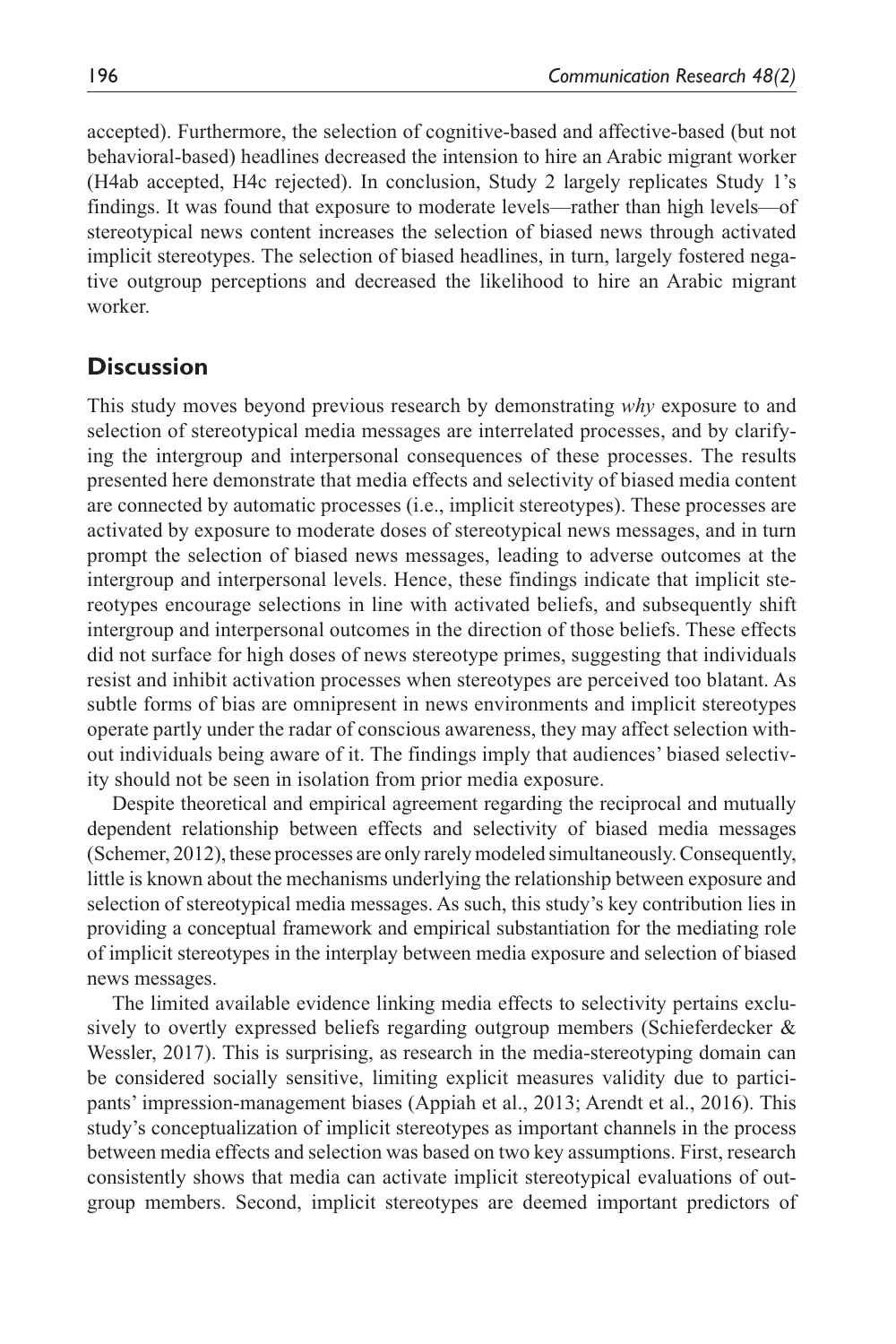decision-making. Yet, even though evidence exists for the predictive power of implicit *attitudes* in selection processes (Arendt et al., 2016), previous research has largely neglected the role of implicit stereotypes as predictors of selection biases.

The results showed that moderate rather than high levels of media stereotypes activated implicit stereotypes, and subsequently set in motion a process of biased news selection. Arendt (2013) suggests that although implicit stereotypes are monotonically activated by increased doses of stereotype primes, higher doses can concurrently set negation processes in motion. These negation processes, in turn, dampen total effects of implicit stereotypes in higher dose conditions (Arendt, 2013). Scholarship contends that stereotype activation can be controlled by distinct and separable processes and is thus dependent upon both situational and chronic variables (e.g., Glaser & Knowles, 2008; Kunda & Spencer, 2003; Moskowitz, 2010). Arguably, in this study, stereotype primes in the high-level condition might have been consciously perceived as (excessively) stereotypical, signaling contrasts between blatant media depictions and individual egalitarian norms and self-concepts (see Moskowitz, 2010; Moskowitz & Li, 2011), resulting in conscious efforts to resist, negate, and inhibit activation processes. Nevertheless, in a real-world setting, subtle forms of media bias are likely more prevalent while at the same time resistant to conscious identification, making them especially concerning (Weisbuch et al., 2009).

The present results suggest that biased news preferences are the partial outcome of media-induced implicit stereotypes. Uniformly, support was found for the mediating role of implicit stereotypes in the model of media bias predicted in this study, that is, the selection of news messages conveying cognitive-based, affective-based, and behavioral-based bias. This implies that activated biased beliefs about outgroup members motivate individuals to actively pursue further reinforcement of such stereotypes while avoiding being confronted with information that disconfirms prejudiced beliefs. Implicit stereotypes played a substantial role in this process. As individuals are not always mindful of their implicit biases (Arendt et al., 2016), automatically activated beliefs may affect news selection without awareness.

These findings flesh out the idea that media-induced predispositions toward outgroup members promote selective exposure to messages that are consistent with activated stereotypical beliefs. This seems to suggest that self-consistency motives (i.e., seeking out media messages reinforcing prior beliefs) and self-enhancement motives (i.e., seeking out media messages to downwardly compare to feel better about oneself) play a role in the process of message selection regarding outgroup members (Appiah et al., 2013; Luong & Knobloch-Westerwick, 2017). Put differently, the selection of biased news articles, in line with activated stereotypical beliefs, may help individuals feel their stereotypical beliefs are legitimate rather than biased, in turn strengthening positive feelings about one's self and one's ingroup. As the selection of biased messages further strengthens unfavorable intergroup and interpersonal outcomes, this process ultimately reinforces the status quo, limiting media's capacity to break through the spiral of social conflict and exclusion. These conclusions are consistent with Schieferdecker and Wessler's (2017) argument that users' selectivity poses a boundary condition to media's ability to fostering positive outgroup beliefs.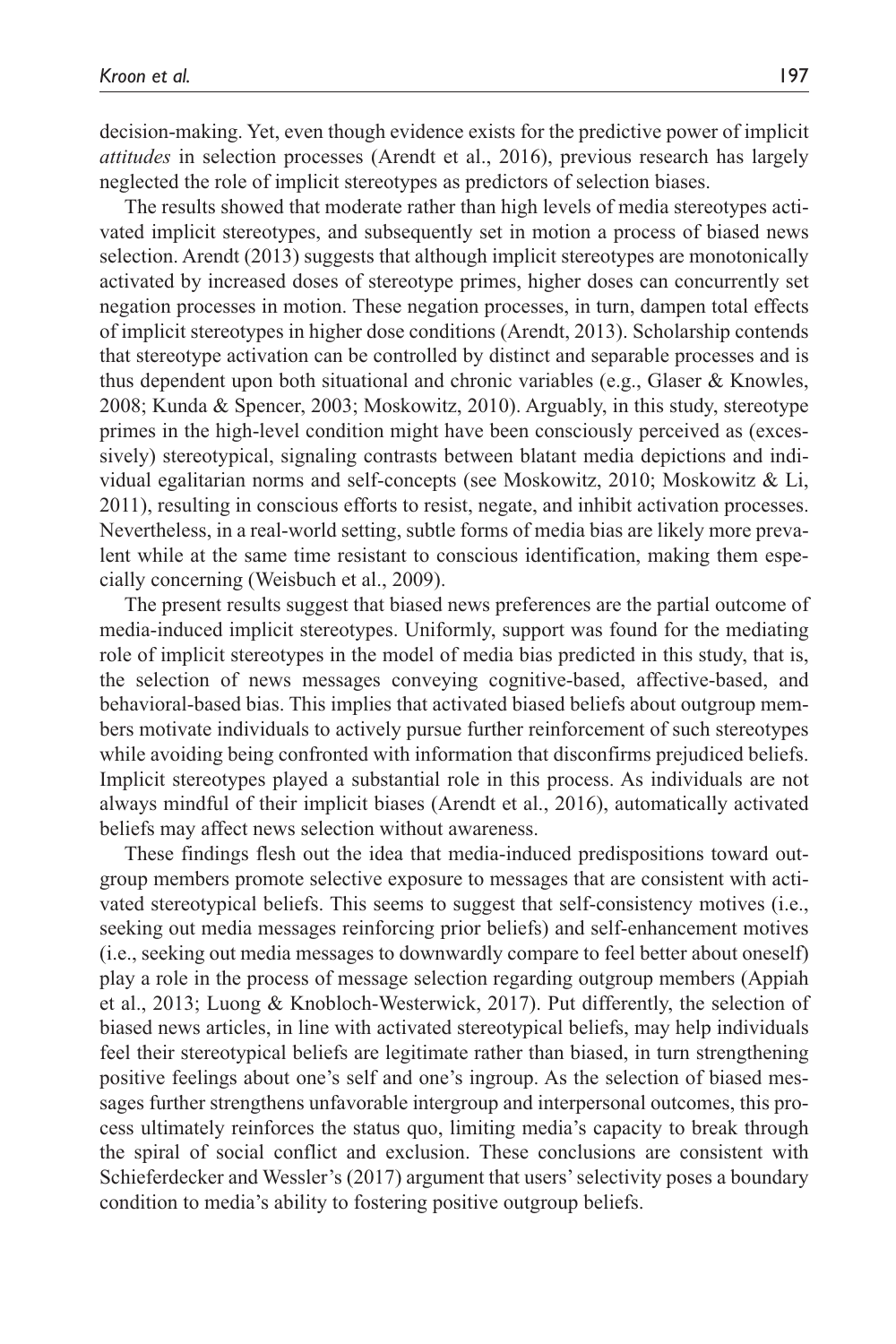Along these lines it can be concluded that individuals with strong biases may allocate more time to media exposure that reinforces their negative beliefs regarding outgroup members' characteristics. Particularly, the selection of biased news content increased outgroup prejudice and decreased individuals' willingness to hire an Arabic migrant worker. These findings align with the BIAS map prediction that low-warmth targets trigger feelings of contempt toward outgroup members, which in turn may trigger negative outgroup perceptions and harming behaviors (Cuddy et al., 2008; Seate & Mastro, 2017).

This study began by highlighting the potential for media to exacerbate or overcome intergroup bias. Recent evidence suggests that the answer to this question ultimately depends on audience's choices. This study refines this argument by showing that audience's biased selectivity can and should not be seen in isolation from prior media exposure. Previous exposure to mass-mediated stereotypical cues promote the formation and entrenchment of stereotypes in individuals' memory (Arendt & Northup, 2015; Devine, 1989), making them easily accessible as cognitive shortcuts (Ramasubramanian, 2011). These predispositions, in turn, determine media selectivity. Hence, media ultimately fulfill a crucial role in reinforcing patterns of media exposure by virtue of the fact that, over time, implicit stereotypes are formed and triggered among audience members (see Arendt & Northup, 2015).

This suggests that, despite the harmful intergroup patterns found here, media may fulfill a crucial role in fostering more positive intergroup outcomes by reducing the accessibility of media stereotypes, if favorable representations were prevalent in the media landscape. Accordingly, the existence of more positive media portrayals of Arabic migrants could ultimately produce auspicious intergroup outcomes, by way of the same mechanisms and processes that lead to antisocial responses. Both European and US-based research indicates that when Arabic and Muslim migrants are presented in the media, negative stereotypes predominate (e.g., Ahmed  $&$  Matthes, 2017), frequently linking this group to criminal behavior, violence, and terrorism. This study suggests that more positive media depictions of outgroup members could contribute to the activation of positive implicit stereotypes, which, in turn, could lead to the selection of a less biased media diet.

In light of the study's limitations, it should be stated that our design does not allow drawing strong conclusions regarding the directionality of the association between news choices and the intergroup and interpersonal outcomes. As participants only made selection choices, but were not exposed to the selected biased news articles, we are only able to draw conclusions about the consequences of selecting biased headlines. In addition, and despite its centrality to intergroup and interpersonal outcomes, this study's focus exclusively on the warmth dimension of Arabic migrants' stereotypes means that any novel effects of status (i.e., competence) remain unspecified. Given that the trait dimensions of stereotypes consist of both warmth and competence dimensions, future research should investigate the role of competence stereotypes in mediating the relationship between news exposure and selectivity. Furthermore, the generalizability of the findings reported here is limited to the case of Arabic migrant workers, although similar outcomes would be expected for other groups associated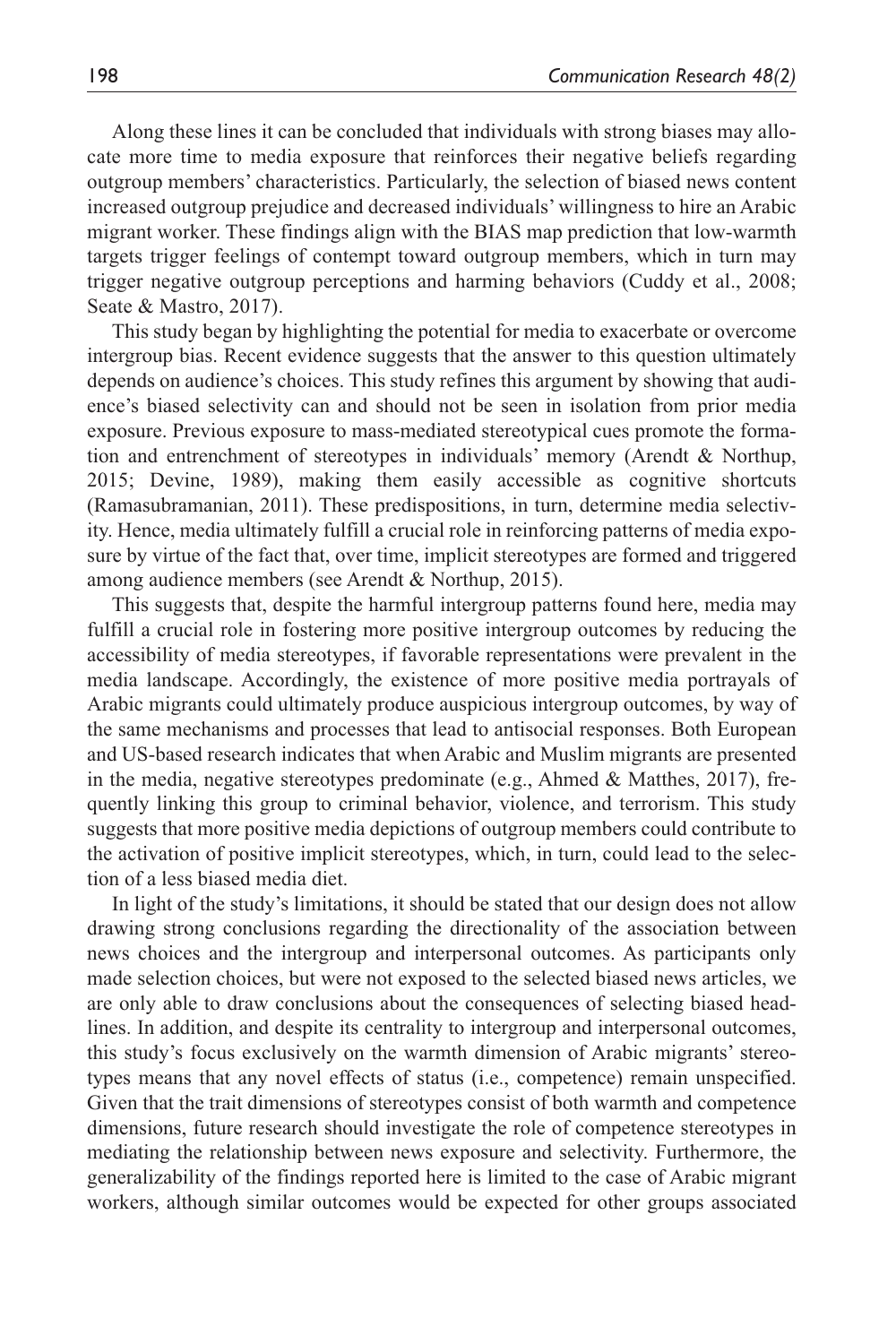with similar cognitive, affective, and behavioral components of bias. Yet, as outgroup members frequently are characterized by low-warmth stereotypes, we believe that this study's findings have merits beyond the specific case of Arabic migrant workers.

In sum, the findings point to the important role of media content in activating stereotypes, setting in motion a sequence of reinforcing selection processes and unfavorable effects on intergroup and interpersonal outcomes. On a positive note, this indicates that media are capable of removing key peripheral cues that activate stereotypes on an implicit level. The findings illustrate that a more constructive, inclusive portrayal of Arabic migrants in the media environment may encourage audience members to selfselect a more nuanced media diet, in turn leading to more favorable intergroup perceptions and prevent discriminatory outcomes in the workplace.

#### **Declaration of Conflicting Interests**

The authors declared no potential conflicts of interest with respect to the research, authorship, and/or publication of this article.

#### **Funding**

The authors received no financial support for the research, authorship, and/or publication of this article.

#### **ORCID iDs**

Anne C. Kroon **D** <https://orcid.org/0000-0001-7600-7979>

Toni G. L. A. van der Meer **D** <https://orcid.org/0000-0002-7605-2021>

#### **Supplemental Material**

Supplemental material for this article is available online.

#### **References**

- Ahmed, S., & Matthes, J. (2017). Media representation of Muslims and Islam from 2000 to 2015: A meta-analysis. *International Communication Gazette*, *79*, 219–244. [https://doi.](https://doi.org/10.1177/1748048516656305) [org/10.1177/1748048516656305](https://doi.org/10.1177/1748048516656305)
- Appiah, O., Knobloch-Westerwick, S., & Alter, S. (2013). Ingroup favoritism and outgroup derogation: Effects of news valence, character race, and recipient race on selective news reading. *Journal of Communication*, *63*, 517–534.<https://doi.org/10.1111/jcom.12032>
- Arendt, F. (2013). Dose-dependent media priming effects of stereotypic newspaper articles on implicit and explicit stereotypes. *Journal of Communication*, *63*, 830–851. [https://doi.](https://doi.org/10.1111/jcom.12056) [org/10.1111/jcom.12056](https://doi.org/10.1111/jcom.12056)
- Arendt, F. (2015). Toward a dose-response account of media priming. *Communication Research*, *42*, 1089–1115.<https://doi.org/10.1177/0093650213482970>
- Arendt, F., & Northup, T. (2015). Effects of long-term exposure to news stereotypes on implicit and explicit attitudes. *International Journal of Communication*, *9*, 732–751. [https://doi.](https://doi.org/1932�8036/20150005) [org/1932–8036/20150005](https://doi.org/1932�8036/20150005)
- Arendt, F., Steindl, N., & Kümpel, A. (2016). Implicit and explicit attitudes as predictors of gatekeeping, selective exposure, and news sharing: Testing a general model of media-related selection. *Journal of Communication*, *66*, 717–740.<https://doi.org/10.1111/jcom.12256>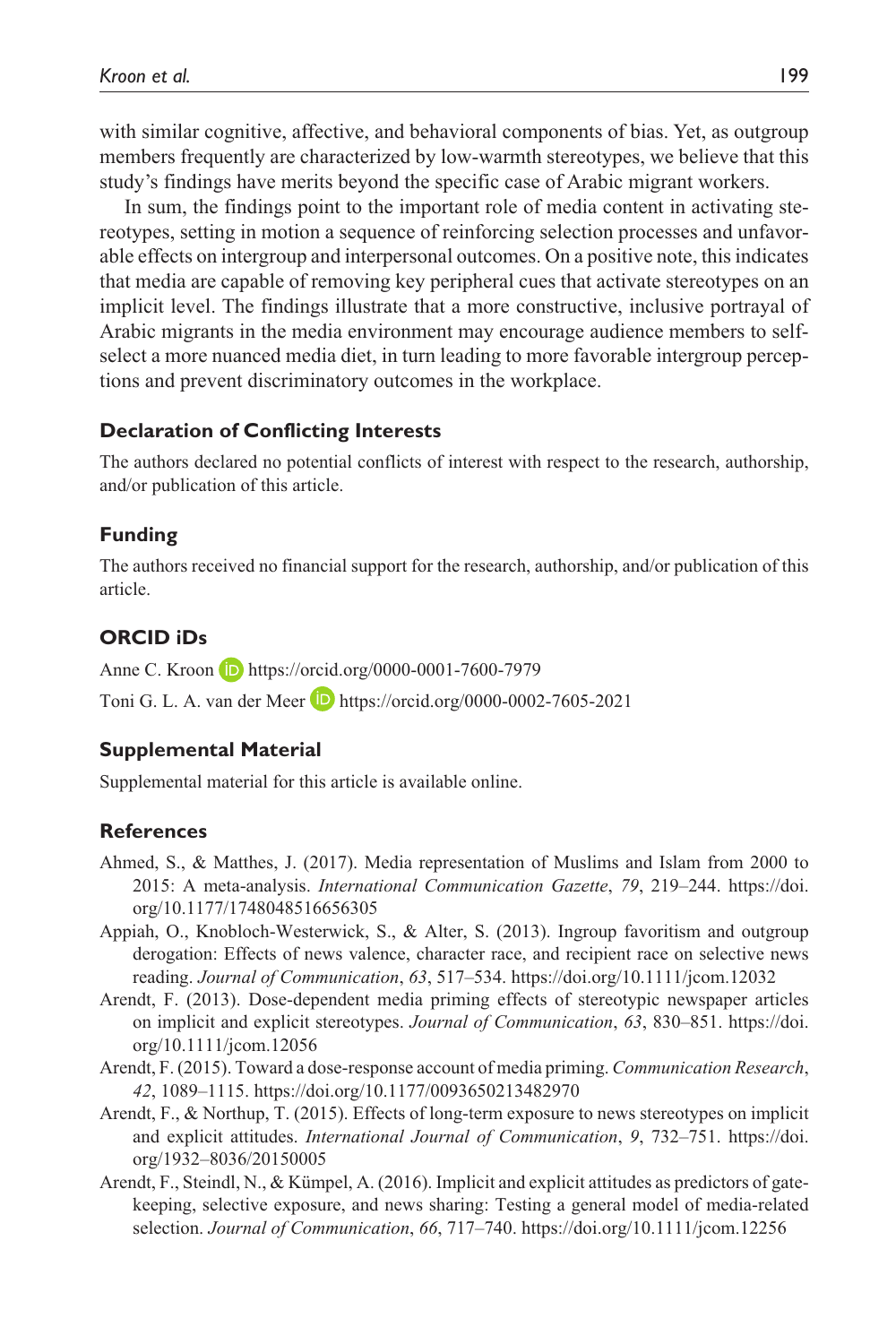- Bentler, P. M., & Bonett, D. G. (1980). Significance tests and goodness of fit in the analysis of covariance structures. *Psychological Bulletin*, *88*, 588–606. [https://doi.org/10.1037/0033-](https://doi.org/10.1037/0033-2909.88.3.588) [2909.88.3.588](https://doi.org/10.1037/0033-2909.88.3.588)
- Blommaert, L., Coenders, M., & van Tubergen, F. (2014). Discrimination of Arabic-named applicants in the Netherlands: An internet-based field experiment examining different phases in online recruitment procedures. *Social Forces*, *92*, 957–982. [https://doi.](https://doi.org/10.1093/sf/sot124) [org/10.1093/sf/sot124](https://doi.org/10.1093/sf/sot124)
- Byrne, B. M. (2001). *Structural equation modeling with AMOS: Basic concepts, applications, and programming*. Lawrence Erlbaum. <https://doi.org/10.4324/9781315757421>
- Cuddy, A. J. C., Fiske, S. T., & Glick, P. (2008). Warmth and competence as universal dimensions of social perception: The stereotype content model and the BIAS map. *Advances in Experimental Social Psychology*, *40*, 61–149. [https://doi.org/10.1016/S0065-](https://doi.org/10.1016/S0065-2601(07)00002-0) [2601\(07\)00002-0](https://doi.org/10.1016/S0065-2601(07)00002-0)
- Cuddy, A. J. C., Glick, P., & Beninger, A. (2011). The dynamics of warmth and competence judgments, and their outcomes in organizations. *Research in Organizational Behavior*, *31*, 73–98.<https://doi.org/10.1016/j.riob.2011.10.004>
- Devine, P. G. (1989). Stereotypes and prejudice: Their automatic and controlled components. *Journal of Personality and Social Psychology*, *56*, 5–18. [https://doi.org/10.1037/0022-](https://doi.org/10.1037/0022-3514.56.1.5) [3514.56.1.5](https://doi.org/10.1037/0022-3514.56.1.5)
- Dovidio, J. F., & Gaertner, S. L. (2000). Aversive racism and selection decisions: 1989 and 1999. *Psychological Science*, *11*, 315–319.<https://doi.org/10.1111/aman.12924>
- Dovidio, J. F., Kawakami, K., & Gaertner, S. L. (2002). Implicit and explicit prejudice and interracial interaction. *Journal of Personality and Social Psychology*, *82*, 62–68. [https://](https://doi.org/10.1037/0022-3514.82.1.62) [doi.org/10.1037/0022-3514.82.1.62](https://doi.org/10.1037/0022-3514.82.1.62)
- Fiske, S. T., Cuddy, A. J. C., Glick, P., & Xu, J. (2002). A model of (often mixed) stereotype content: Competence and warmth respectively follow from perceived status and competition. *Journal of Personality and Social Psychology*, *82*, 878–902. [https://doi.org/10.1037//0022-](https://doi.org/10.1037//0022-3514.82.6.878) [3514.82.6.878](https://doi.org/10.1037//0022-3514.82.6.878)
- Galdi, S., Gawronski, B., Arcuri, L., & Friese, M. (2012). Selective exposure in decided and undecided individuals: Differential relations to automatic associations and conscious beliefs. *Personality and Social Psychology Bulletin*, *38*, 559–569. [https://doi.](https://doi.org/10.1177/0146167211435981) [org/10.1177/0146167211435981](https://doi.org/10.1177/0146167211435981)
- Glaser, J., & Knowles, E. D. (2008). Implicit motivation to control prejudice. *Journal of Experimental Social Psychology*, *44*, 164–172. <https://doi.org/10.1016/j.jesp.2007.01.002>
- Greenwald, A. G., & Banaji, M. R. (1995). Implicit social cognition attitudes, self-esteem, and stereotypes. *Psychological Review*, *102*, 4–27.<https://doi.org/10.1037/0033-295X.102.1.4>
- Greenwald, A. G., Nosek, B. A., & Banaji, M. R. (2003). Understanding and using the implicit association test: I. An improved scoring algorithm. *Journal of Personality and Social Psychology*, *85*, 197–216.<https://doi.org/10.1037/0022-3514.85.2.197>
- Harwood, J. (1999). Age identification, social identity gratifications, and television viewing. *Journal of Broadcasting & Electronic Media*, *43*, 123–136. [https://doi.](https://doi.org/10.1080/08838159909364479) [org/10.1080/08838159909364479](https://doi.org/10.1080/08838159909364479)
- Heider, F. (1958). *The psychology of interpersonal relations*. John Wiley. [https://doi.](https://doi.org/10.1037/10628-000) [org/10.1037/10628-000](https://doi.org/10.1037/10628-000)
- Hu, L., & Bentler, P. M. (1999). Cutoff criteria for fit indexes in covariance structure analysis: Conventional criteria versus new alternatives. *Structural Equation Modeling: A Multidisciplinary Journal*, *6*, 1–55. <https://doi.org/10.1080/10705519909540118>
- Jones, E. E., & Sigall, H. (1971). The bogus pipeline: A new paradigm for measuring affect and attitude. *Psychological Bulletin*, *76*, 349–364.<https://doi.org/10.1037/h0031617>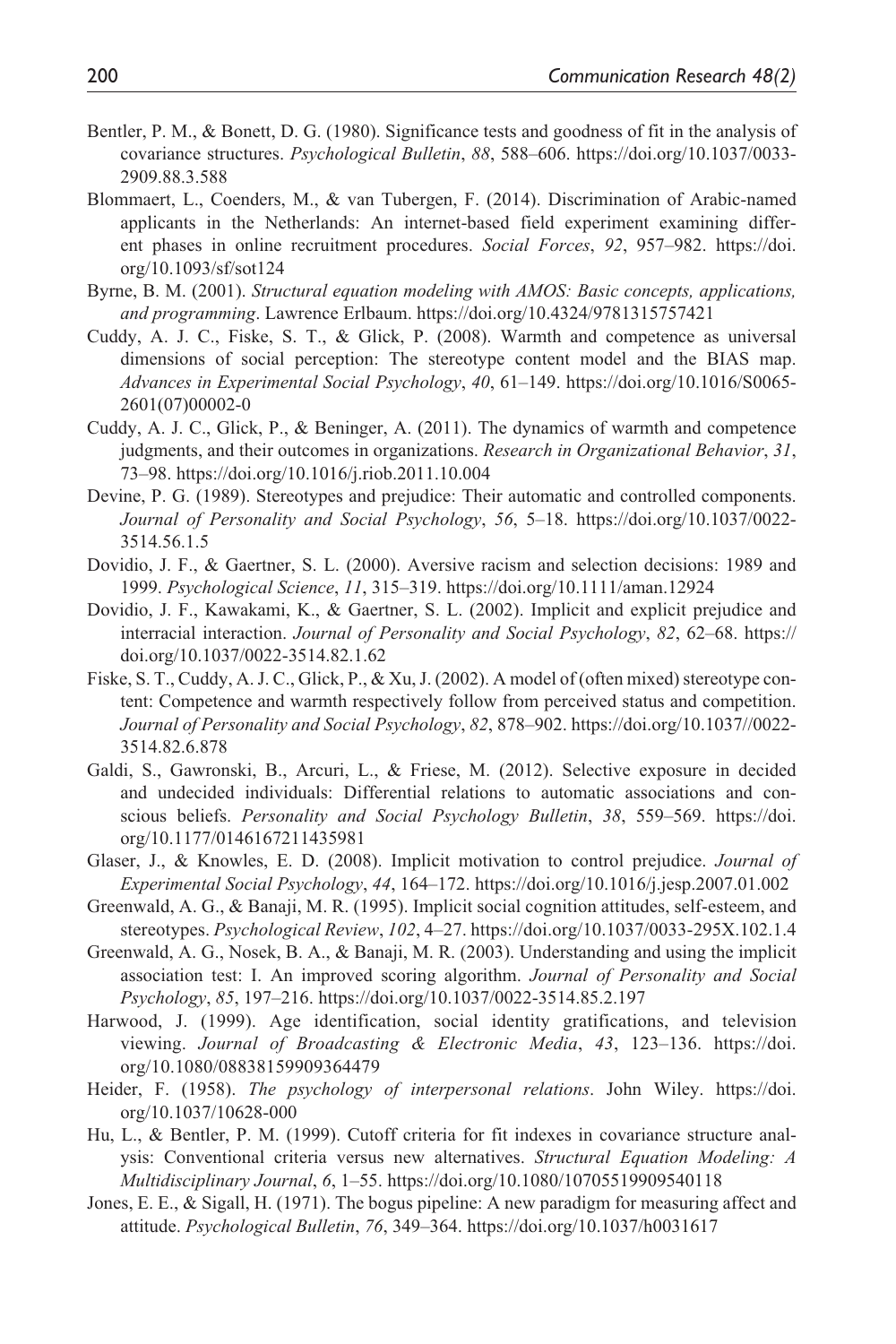- Kamans, E., Gordijn, E. H., Oldenhuis, H., & Otten, S. (2009). What I think you see is what you get: Influence of prejudice on assimilation to negative mega-stereotypes among Dutch Moroccan teenage. *European Journal of Social Psychology*, *39*, 842–851. [https://doi.](https://doi.org/10.1002/ejsp.593) [org/10.1002/ejsp.593](https://doi.org/10.1002/ejsp.593)
- Kline, R. B. (2011). *Principles and practice of Structural Equation Modeling* (3rd ed.). The Guilford Press. [ftp://158.208.129.61/suzuki/PP\\_SEM\\_3e.pdf](ftp://158.208.129.61/suzuki/PP_SEM_3e.pdf)
- Knobloch-Westerwick, S. (2015). *Choice and preference in media use: Advances in selective exposure theory and research*. Routledge.<https://doi.org/10.1017/9781315771359>
- Knobloch-Westerwick, S., Appiah, O., & Alter, S. (2008). News selection patterns as a function of race: The discerning minority and the indiscriminating majority. *Media Psychology*, *11*, 400–417.<https://doi.org/10.1080/15213260802178542>
- Knobloch-Westerwick, S., & Hastall, M. R. (2010). Please your self: Social identity effects on selective exposure to news about in- and out-groups. *Journal of Communication*, *60*, 515–535.<https://doi.org/10.1111/j.1460-2466.2010.01495.x>
- Kunda, Z., & Spencer, S. J. (2003). When do stereotypes come to mind and when do they color judgment? A goal-based theoretical framework for stereotype activation and application. *Psychological Bulletin*, *129*, 522–544.<https://doi.org/10.1037/0033-2909.129.4.522>
- Kunovich, R. M. (2013). Labor market competition and anti-immigrant sentiment: Occupations as contexts. *International Migration Review*, *47*, 643–685. [https://doi.org/10.1111/](https://doi.org/10.1111/imre.12046) [imre.12046](https://doi.org/10.1111/imre.12046)
- Langner, O., Dotsch, R., Bijlstra, G., Wigboldus, D. H. J., Hawk, S. T., & van Knippenberg, A. (2010). Presentation and validation of the Radboud Faces Database. *Cognition and Emotion*, *24*, 1377–1388. <https://doi.org/10.1080/02699930903485076>
- Luong, K. T., & Knobloch-Westerwick, S. (2017). Can the media help women be better at math? Stereotype threat, selective exposure, media effects, and women's math performance. *Human Communication Research*, *43*, 193–213. <https://doi.org/10.1111/hcre.12101>
- Mastro, D. (2009). Effects of racial and ethnic stereotyping. In J. Bryant & M. B. Oliver (Eds.), *Media effects: Advances in theory and research* (pp. 325–341). Routledge.
- Mastro, D., & Tukachinsky, R. (2011). The influence of exemplar versus prototype-based media primes on racial/ethnic evaluations. *Journal of Communication*, *61*, 916–937. [https://doi.](https://doi.org/10.1111/j.1460-2466.2011.01587.x) [org/10.1111/j.1460-2466.2011.01587.x](https://doi.org/10.1111/j.1460-2466.2011.01587.x)
- Midberry, J. (2017). "Only image I ever see": US media consumers' perceptions of Iraqis. *Journalism Studies*, *18*, 925–942. <https://doi.org/10.1080/1461670X.2015.1088399>
- Moskowitz, G. B. (2010). On the control over stereotype activation and stereotype inhibition. *Social and Personality Psychology Compass*, *4*, 140–158. [https://doi.org/10.1111/j.1751-](https://doi.org/10.1111/j.1751-9004.2009.00251.x) [9004.2009.00251.x](https://doi.org/10.1111/j.1751-9004.2009.00251.x)
- Moskowitz, G. B., & Li, P. (2011). Egalitarian goals trigger stereotype inhibition: A proactive form of stereotype control. *Journal of Experimental Social Psychology*, *47*, 103–116. <https://doi.org/10.1016/j.jesp.2010.08.014>
- Nosek, B. A., Greenwald, A. G., & Banaji, M. R. (2007). The implicit association test at age 7: A methodological and conceptual review. In J. A. Bargh (Ed.), *Automatic processes in social thinking and behavior* (pp. 265–292). Psychology Press.
- Park, S. Y. (2012). Mediated intergroup contact: Concept explication, synthesis, and application. *Mass Communication and Society*, *15*, 136–159. [https://doi.org/10.1080/15205436.2](https://doi.org/10.1080/15205436.2011.558804) [011.558804](https://doi.org/10.1080/15205436.2011.558804)
- Pehrson, S., Vignoles, V. L., & Brown, R. (2009). National identification and anti-immigrant prejudice: Individual and contextual effects of national definitions. *Social Psychology Quarterly*, *72*, 24–38.<https://doi.org/10.1177/019027250907200104>